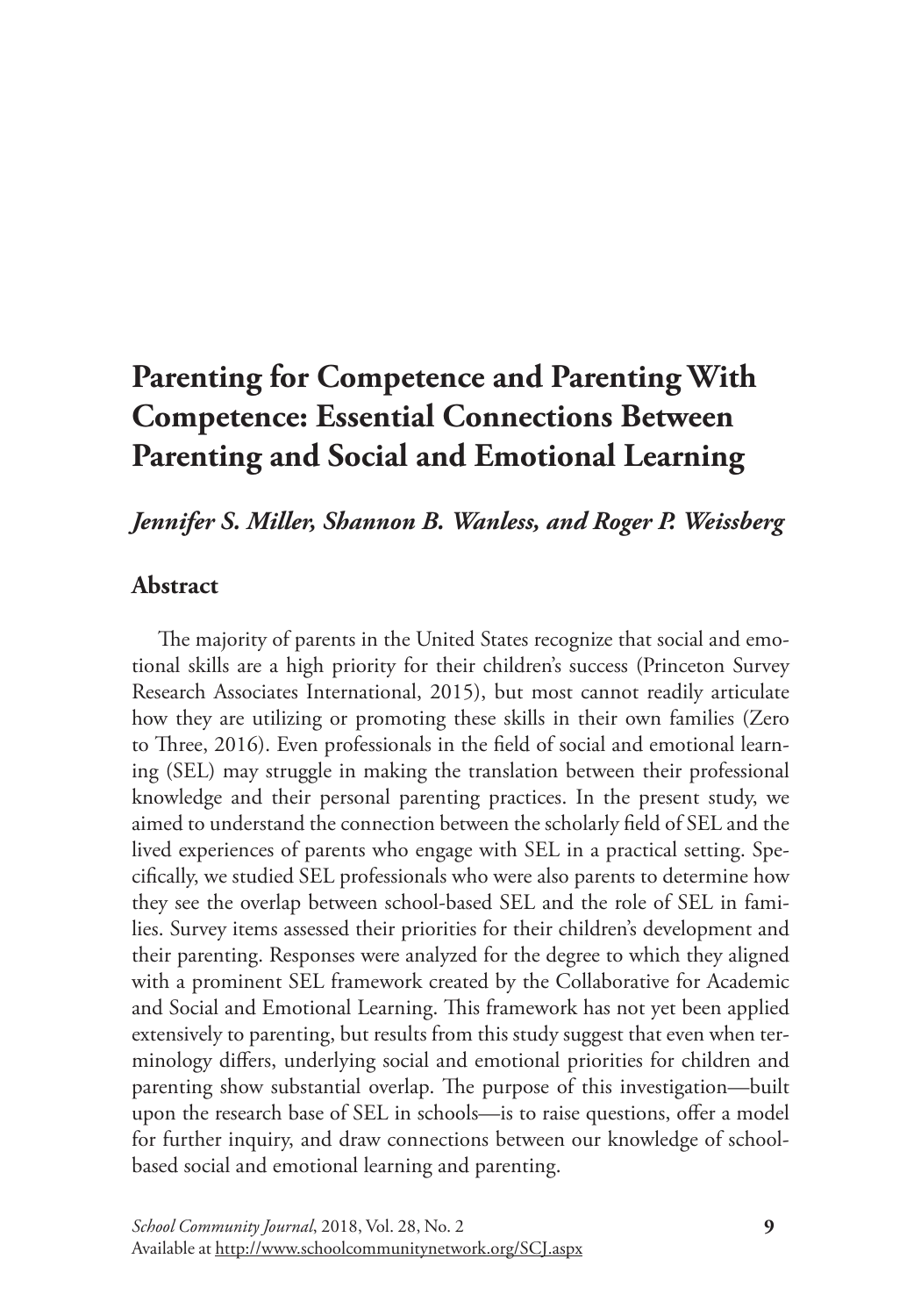Key Words: parenting, social and emotional learning, competence, CASEL

## **Introduction**

By midmorning, co-author Jennifer is deeply focused on writing, coaching, and educating parents on cultivating social and emotional skills in family life, but by late afternoon she is supplying healthy snacks, encouraging outdoor play, and supporting homework completion for her son. Meanwhile, in midmorning co-author Shannon is either teaching a child development class, advising a graduate student, or collecting data on social and emotional development in a preschool classroom, but by evening, she negotiates sibling rivalry, reads bedtime stories to her two children, and checks in about how the day went. Co-author Roger focuses on research, practice, and policy advancing school–family partnerships to enhance children's social, emotional, and academic learning—and he communicates regularly by Skype, text, and phone with his 30-year-old daughter and 26-year-old son about their work, relationships, and life challenges. While engaging in our professional contributions studying children's social and emotional development and how we can best support their success in school and life, we began to wonder: Why it is so challenging to translate this into practice with our own children each day? Specifically, we wondered how parents could use the extensive school-based social and emotional learning (SEL) research to help them in two ways: (1) develop their children's social and emotional competence, and (2) apply their own social and emotional competence in their everyday parenting practices.

According to a recent survey conducted by NBC News and Pearson Education, the majority of parents in the U.S. said the most critical skills for their children to learn are social and communication skills. These were considered even more important than teaching children to attain good grades or understand technology (Princeton Survey Research Associates, 2015). A different survey by Learning Heroes found that parents worried more about their children's emotional well-being and exposure to peer pressure day-to-day than they did about academic pressures or performance (Hart Research Associates, 2017). Indeed, research confirms that children who are more competent in social and emotional skills also enjoy greater happiness, confidence, and capacity to sustain and grow relationships (Albright & Weissberg, 2010; Jennings & Greenberg, 2009).

Parents in the NBC News study were also asked about their skill requirements for effectiveness in parenting. In addition to prioritizing SEL for their children, they also thought SEL was important for themselves. The majority ranked patience and understanding as the skills they most needed to be successful in their own parenting practices. Although there is a growing recognition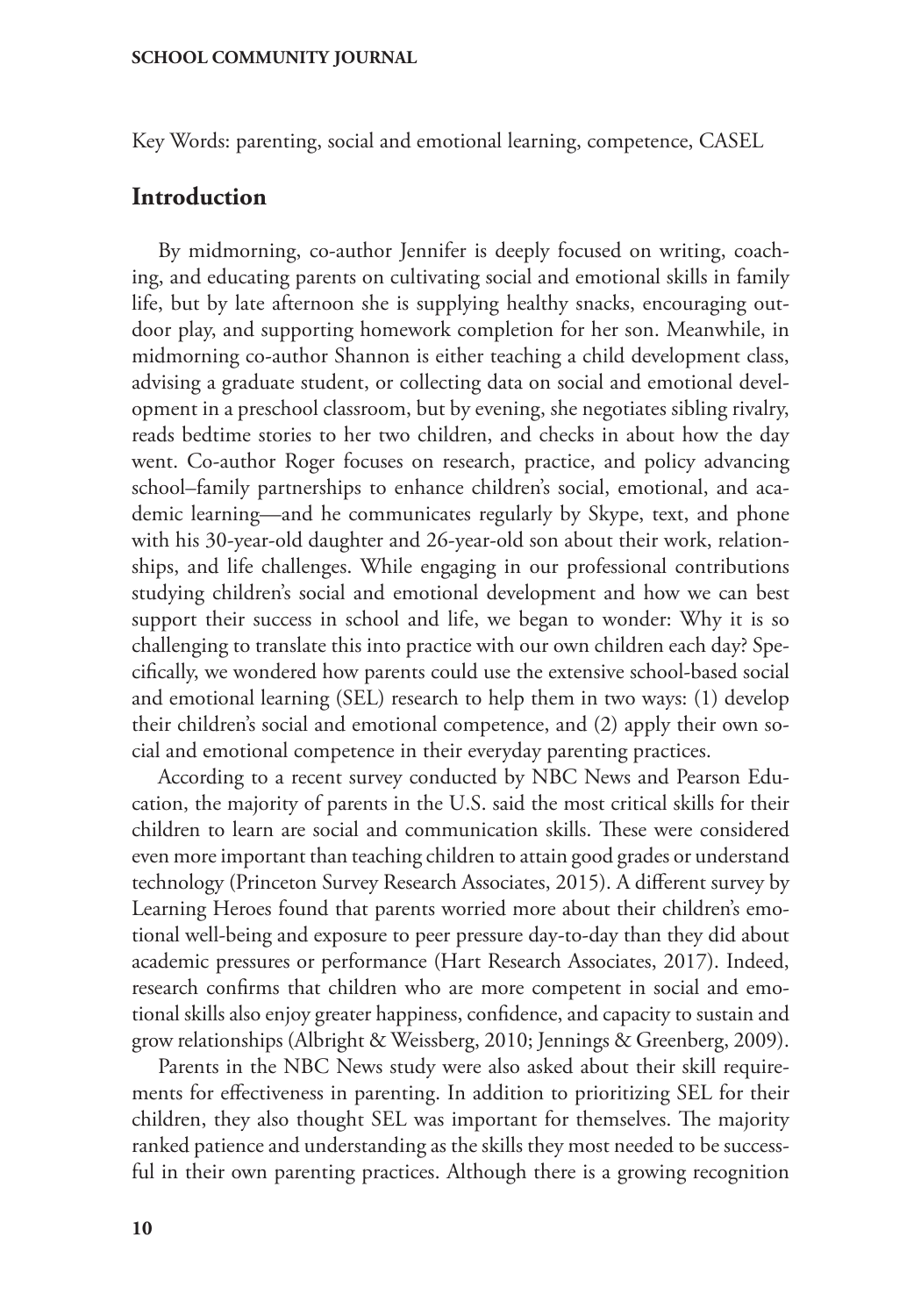that social and emotional skills such as these are fundamental to parents' everyday lives, there are far too few research-based resources and educational opportunities to guide them. In the present study, we aimed to extend these survey findings by examining parents' interest in SEL (for their children and for themselves) in greater depth and to consider how that interest aligns with a prominent SEL framework that has not yet been fully applied to parenting.

Social and emotional learning (SEL) involves acquiring and effectively applying the attitudes, knowledge, and skills to become aware of, articulate, and manage emotions, set and achieve positive goals, take others' perspectives while showing empathy and compassion, grow healthy relationships, and make responsible decisions (CASEL, 2015). In this article, we aim to define the scope and issues involved with parenting that may be addressed with SEL and to raise questions for advancing SEL research and practice in regards to everyday parenting. Throughout the article, we refer to "parents" and "parenting," but we consider other adults raising children (i.e., grandparents, extended family members, guardians) as "parents" as well. The framework of the Parent Development Theory offers a contemporary definition of parenting as one who combines elements of bonding or love and affection, discipline, education, general welfare and protection, responsivity, as well as sensitivity with the relative emphasis of each varying somewhat as children grow and develop from infancy through adulthood (Mowder, Rubinson, & Yasik, 2009). We also aim to emphasize that bringing school-based SEL to parents may require a much deeper consideration of cultural and racial fit than has been addressed in schools in the past. The diversity in family cultures in the U.S. is rich, yet this is just beginning to become a focus of school-based SEL (Simmons, 2017).

## **Rationale**

Research demonstrates that when parents have access to a wide range of parenting strategies, they feel more competent in their roles and have more positive mental health (Furlong, 2013; Sanders & Woolley, 2005). This includes SEL parenting strategies and can be applied to parents from many backgrounds. As an example of this, a study of immigrant parents showed they had a greater sense of self-efficacy when they felt competent in their parenting strategies and in their ability to assist their children in the transition to living in a new culture (Klang, Glatz, & Buchanan, 2016). Cross-cultural studies reveal that ethnic pride can also enhance that sense of parents' efficacy (Hill & Tyson, 2008).

From the family science literature, there are six key factors commonly examined in research studies in order to understand parenting practices, including warmth and emotional support, monitoring, communication, psychological control, behavioral control, and parent efficacy, all of which can involve the use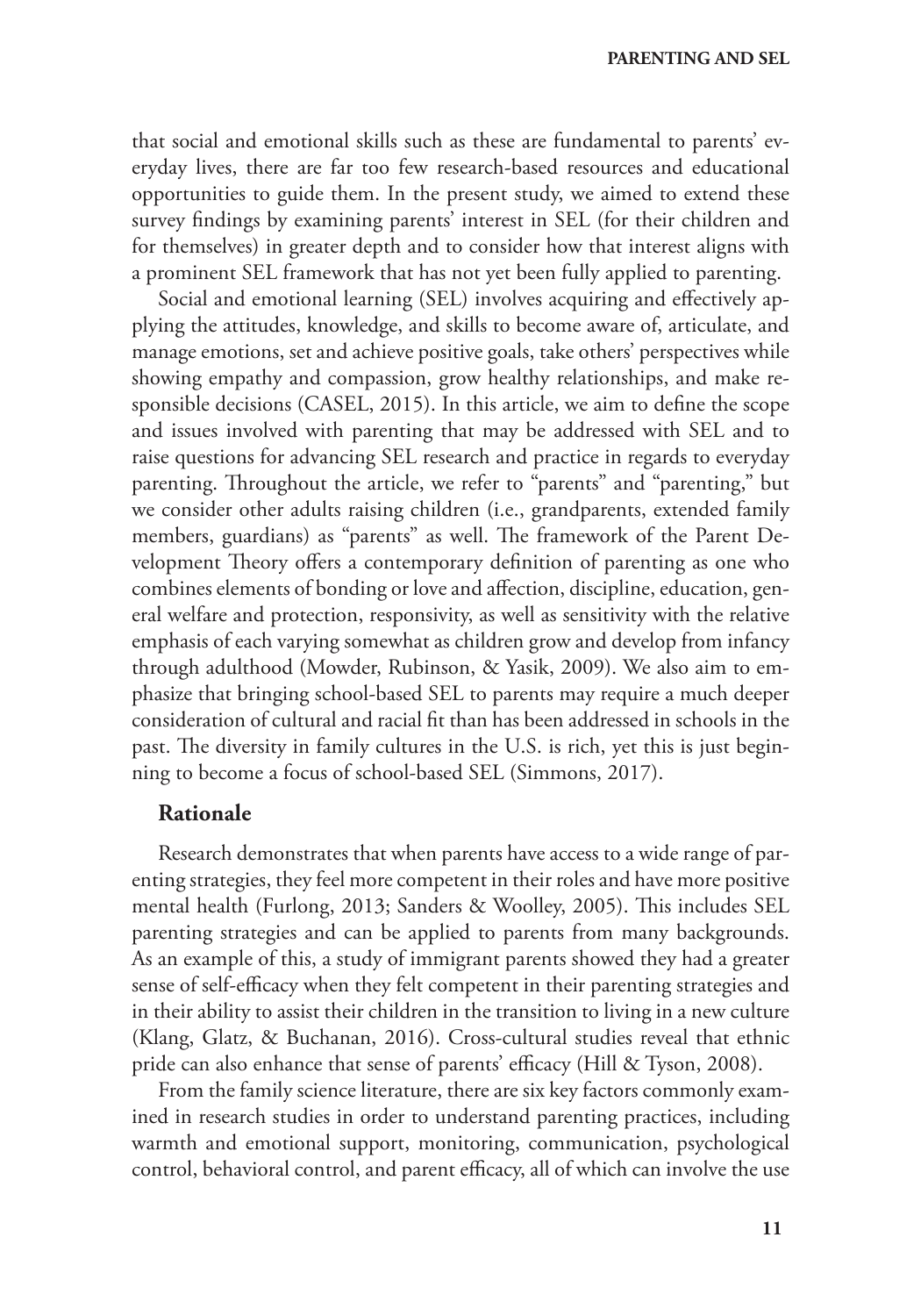of social and emotional skills (Cauce, 2008; Hill & Tyson, 2008; Huynh-Nhu et al., 2008). Because culture has been found to predict psychological control, for example, future studies on how SEL training might impact parenting practices must also examine the design and implementation of interventions through a cross-cultural lens (Hill & Tyson, 2008). In addition, ethnicity and race cannot be examined without also focusing on social class and other contextual factors (Cauce, 2008). However, in studies examining multiple cultures and varying socioeconomic levels, when parenting practices and relationships between parents and children involve coercive or inconsistent discipline or an absence of positive parenting strategies and warmth, these factors have been found to be strong predictors of children's delinquent behavior (Loeber & Dishion, 1983; Patterson, 1982; Tolan & Zelli, 1996). Further studies are required to understand how SEL-informed parenting might vary across U.S. ethnicities and minorities, in Latin America, in Eastern countries, and beyond (Chao, 1994; Coll & Pachter, 2002).

There are a number of evidence-based parenting programs using SEL strategies, such as the Triple P–Positive Parenting Program (Sanders, Kirby, Tellegen, & Day, 2014), the Incredible Years (McGilloway et al., 2012), and Parent Management Training–Oregon Model (Forgatch & Patterson, 2010). The Incredible Years, for example, has been researched and implemented with multiple cultures in the U.S. and around the world. However, their reach is limited because they most frequently target families with low incomes.

A skills promotion intervention was designed specifically for Chinese American immigrants and not only included social and emotional parenting skills training, but also cultural competence to address the cultural identification divide that can occur between children and their parents as they shape their identity in the U.S. Parent participants reported closer relationships with their children and greater feelings of competence at the conclusion of the intervention (Mowder et al., 2009).

More studies are needed to broaden the research base and make sure interventions are culturally sensitive, meeting parents' specific needs, and aligning with their family's ideals. Without access to evidence-informed parenting practices, parents may feel trapped into ways of parenting that are "all that they know," repeating patterns from their own childhood experiences while not aligning with their current authentic values, beliefs, or love for their children (Siegel & Hartzell, 2004). Giving parents access to research-based SEL information and strategies would support their efforts to raise children with strong social and emotional competence and to parent with social and emotional competence, ultimately aligning their parenting with their core values and beliefs.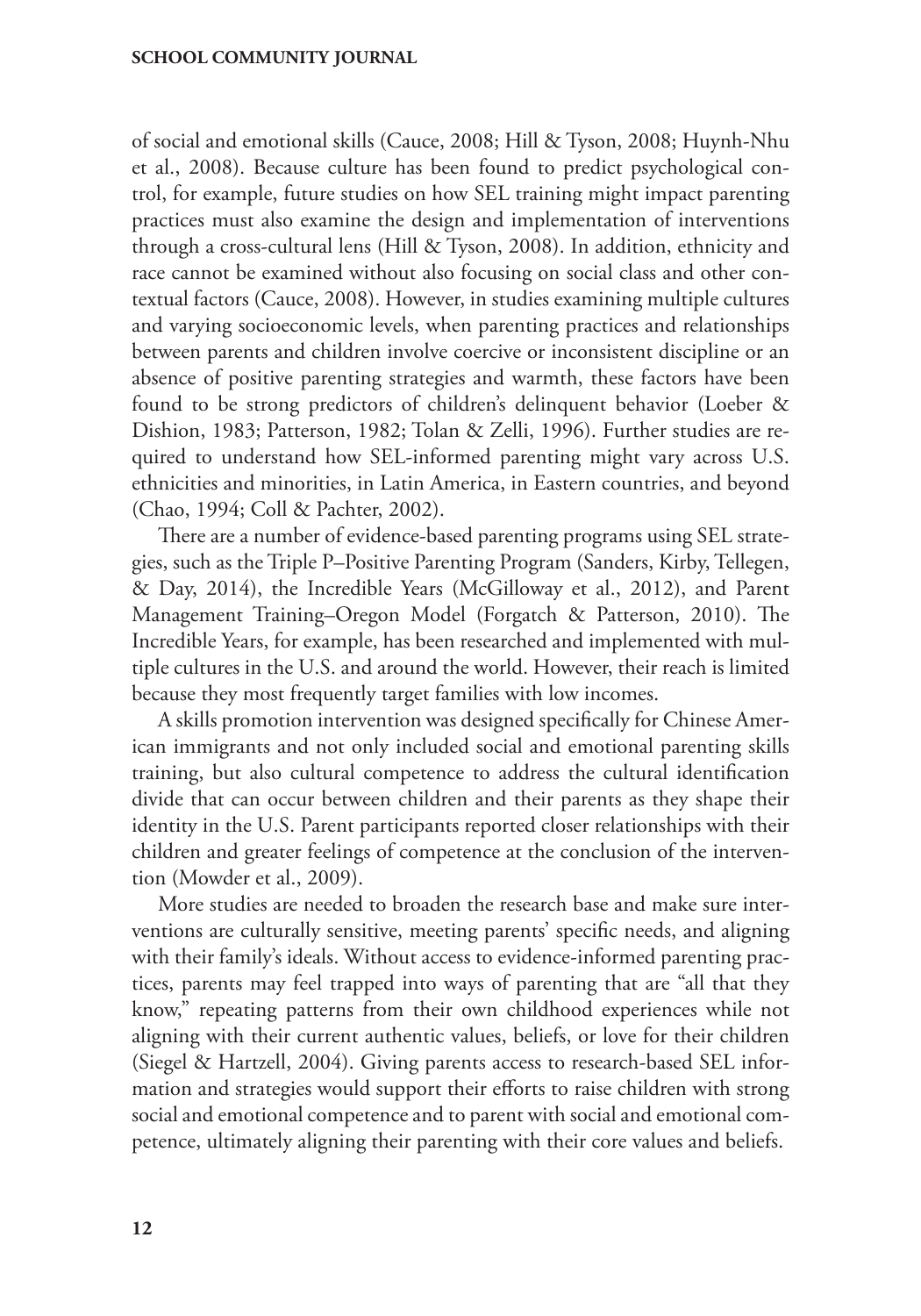It is likely that the most effective approach to explicitly connecting parenting and SEL would draw from across disciplines including education, developmental and social psychology, human and organizational change, outof-school time, family science, and family–school–community partnerships. An emphasis on research-based SEL in schools offers an opportunity to engage students' families in an adult learning process so that all those who impact children's lives in a community are working together to advance their own social and emotional competence while promoting children's development (Miller, 2015, 2017). "When families and educators collaborate—particularly with a social and emotional learning focus—they extend opportunities for learning across contexts and model the very communication, behavior, and relationships skills they aim to teach children" (Albright & Weissberg, 2010, p. 246).



*Figure 1.* Conceptual model of the connections between parenting and social and emotional learning (SEL).

Based on approaches from across disciplines, we propose the conceptual model in Figure 1 which builds on related models and depicts the many points throughout the family system that are impacted by SEL (CASEL, n.d., 2015; Hall & Hord, 2001; Jennings & Greenberg, 2009; Roeser et al., 2013). This model suggests that parents learn their own social and emotional skills from their experiences in their families of origin and from their access to outside resources and information. In turn, parent social and emotional skills influence their own personal outcomes, as well as the parenting practices and family climate that they develop with their own children. As part of this new family system, children develop their own social and emotional skills and other related outcomes over time. Children also have an impact on the functioning

**13**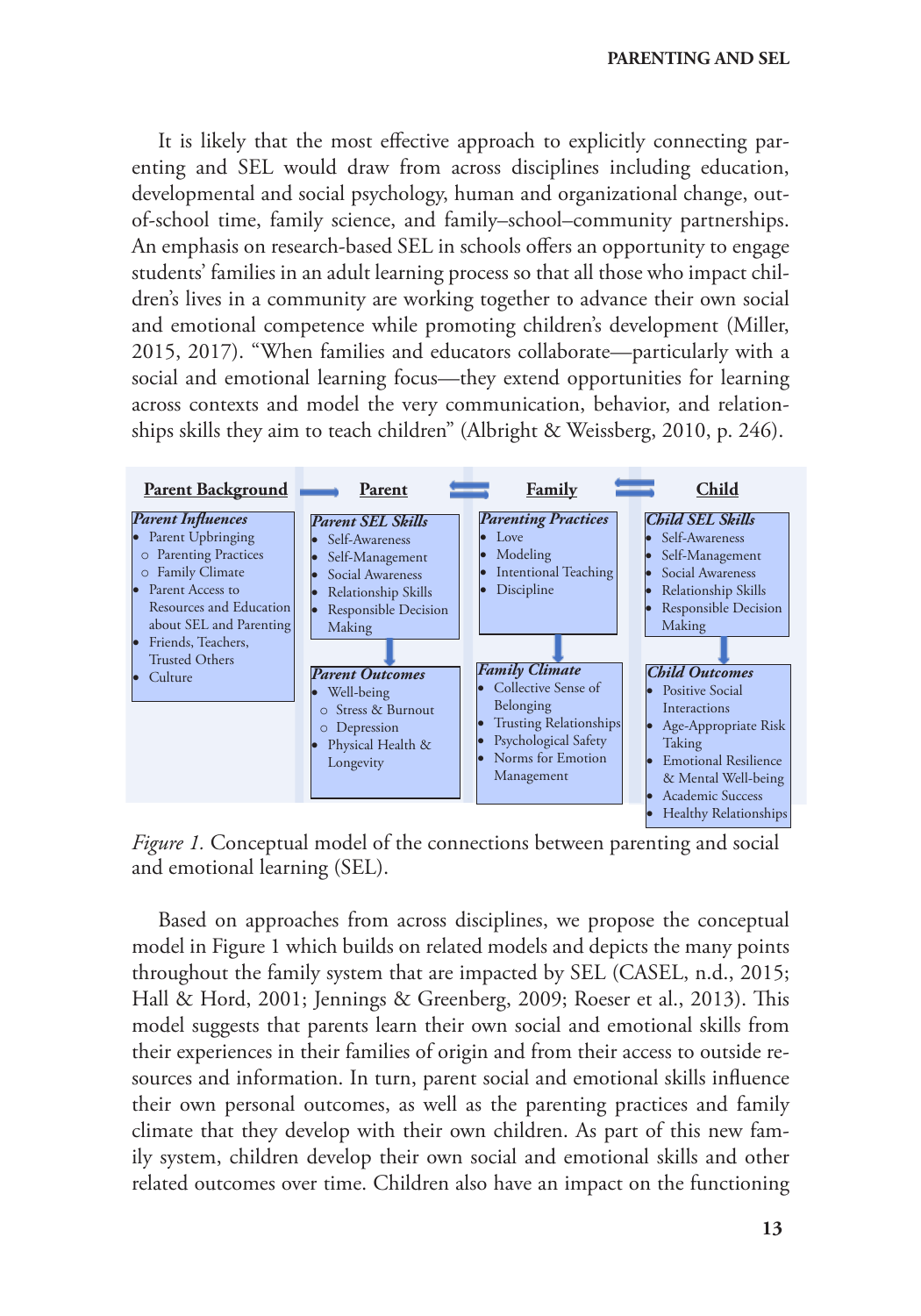of the family system, and the family system influences the parent. Finally, it is also important to note that (although not depicted here) with families that have more than one parent, each parent brings their own background, social and emotional skills, and outcomes to the family, all of which will influence each other, adding to the complexity and richness of the family system. This conceptual model is meant as an impetus for renewed discussion and research on the essential connections between parenting and SEL and needs further refinement to stand the test of cross-cultural and cross-sociodemographic theories and research.

## **How a School-Based SEL Framework May Inform an Understanding of SEL's Role in Parenting**

Frequently cited in school-based SEL research and practice, the Collaborative for Academic, Social and Emotional Learning (CASEL) has defined five areas of social and emotional competence (Durlak, Domitrovich, Weissberg, & Gullotta, 2015). These are not finite temperaments but dynamic skills that can be learned through practice and reflection. All five of CASEL's social and emotional competencies are relevant for adults (e.g., teachers, parents) as well as children. First is self-awareness, or the ability to recognize and consider one's own thoughts and feelings. Self-awareness is the first step in making any kind of behavioral change. If a parent, for example, would like to change patterns of behavior from his or her own upbringing, the first step is self-awareness of those behaviors. Children also form their identity through their emerging understanding of their strengths and weaknesses.

Second is social awareness: recognizing and working to understand others' thoughts and feelings. Empathy emerges from social awareness and fuels compassion, the ability to notice others' thoughts and feelings and take action to help ease their pain. A secure attachment between a parent and child in which there is an ongoing trust requires empathy (Borba, 2016). Parents' patience and understanding can be extended by learning about the developmental milestones their children are working on, because at times, challenges associated with those milestones can lead to frustrations or poor choices. Children's trusting relationships with their parents provide the confidence children need to take developmentally appropriate risks and explore their world (Ainsworth, Blehar, Waters, & Wall, 1978).

Third is self-management, which is the ability to control impulses and express emotions in socially appropriate ways that do not harm others. Selfmanagement (or self-control, self-regulation) is a major focus for many parents, as their patience is frequently tested. Parents also want to know that their child will be able to regulate his or her desire to lash out when a peer steals his or her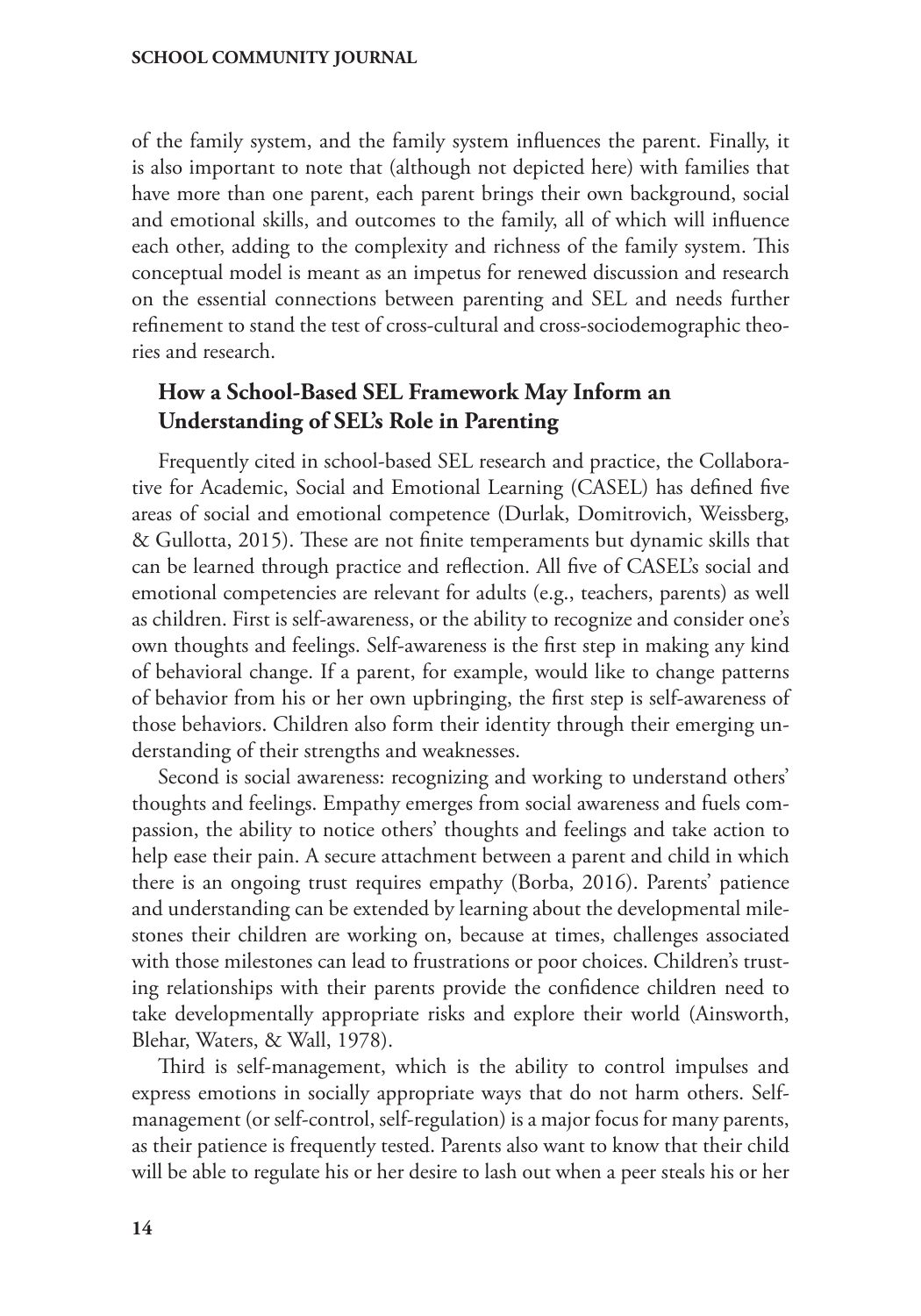toy or when the child runs away when an adult is visibly upset. There are welldocumented, long-term academic and social implications of children's early self-management skills (Moffitt et al., 2010; Wanless et al., 2016), making this skill one of interest to many parents.

Practicing self-management leads directly to the fourth social and emotional competence: relationship skills. Certainly, parents must communicate in ways that will enhance their relationships with their children and will result in cooperation from their children. Meanwhile, children are learning to listen to others for information about their thoughts and feelings. This relationship skill is a main pathway to cultivating empathy and understanding. Children need to be able to assert themselves when they are hurting or have a need to be met. When they are figuring out how to negotiate with others as problems arise, collaboration is required, and academic or social success is often at stake.

Last but not least is responsible decision-making, a social and emotional skill that requires ongoing practice supported by caring adults before children can internalize it and make good choices on their own. Parents worry about not being present to guide a child who is away from home, and responsible decision-making is the skill that will help the child handle such high-risk situations. Children who make authentic choices often and experience the resulting consequences, whether perceived as positive or negative, will learn consequential thinking (Weissberg, Barton, & Shriver, 1997). Children can be offered many opportunities to make choices at home, giving parents the chance to use those choices as teachable moments. This experience becomes fundamental to their moral development and allows them to use reasoning (Rushton, 1975). It heightens their awareness of others and of the impact of their actions. In addition, parenting presents many opportunities for adults to exercise their own responsible decision-making skills as they wrestle with difficult questions such as whether to let a child attend a slumber party if they do not know the other parents. Another example might be whether to make sure their child finishes his or her homework or let the child experience the consequences of not completing it. In fact, many of these opportunities occur in front of children, allowing parents to model this difficult core competence.

# **Parenting for Competence: Parents' Use of SEL in Their Parenting Practices**

Social and emotional competencies are critical for effective parenting. Balancing warmth with firmness, managing one's emotions when challenging situations arise, and making decisions about when and how to intervene in difficult situations are all examples of parenting moments that necessitate adult social and emotional competence. Even when children are very young,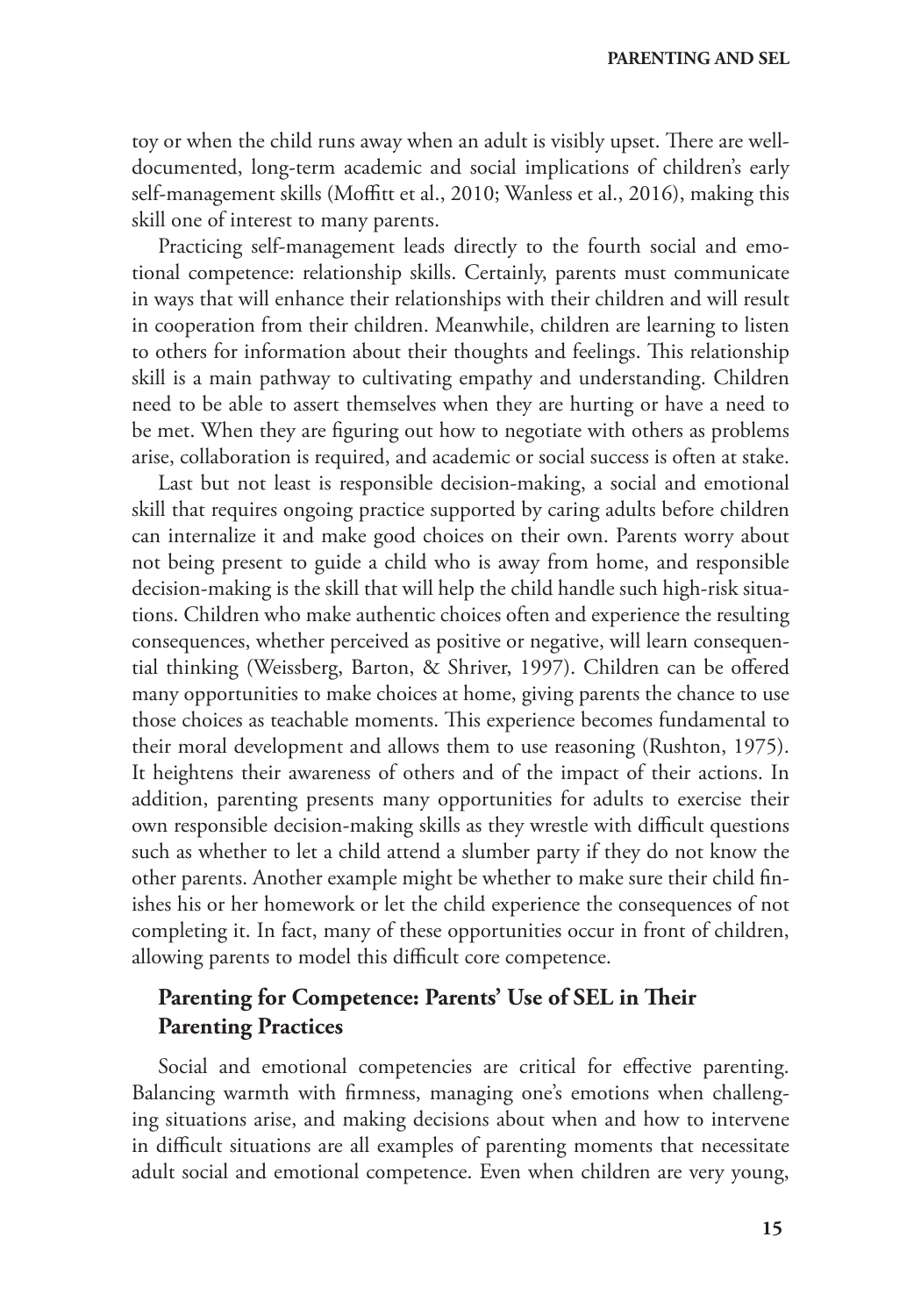opportunities to promote SEL are often ill-timed, presenting themselves when stress is high, and as a result, children behave or make decisions that may not successfully resolve the issue (Shafer, Wanless, & Briggs, 2017). These actions, such as having a tantrum or saying something cruel to a parent, may be as uncomfortable for the child as for the parent but are a critical part of learning and development (Wanless, 2016). Deciding how to react when harm has been done can be among the most challenging and complex issues for any caregiver, but can, if done with care and skill, increase a child's ability to face discomfort and internalize SEL lessons. Some would describe a parent's response in these moments as their approach to social and emotional development, and others would describe it as their approach to discipline. Either way, these moments can test even the most experienced caregivers and have long-term implications for both the parent and child. In fact, a national parent survey by Zero to Three (2016) revealed that 57% of parents reported struggling to figure out the most effective way to discipline.

Of the three primary styles of parenting—permissive, authoritarian, and authoritative—the authoritative style (kind and firm) is the only one that promotes skill-building and turns misbehaviors into "teaching moments" (Baumrind, 1966). In contrast, the permissive, allowing style does not seek to provide boundaries or reflection when kids have caused harm. The authoritarian style uses punishment to instill fear in the child with the intention of impressing upon him or her the lesson to be taught, but though it may stop the behavior in the moment, it leads to negative outcomes over time. Extensive research shows that harsh punishment does not teach the lesson intended but does convey that fear motivates and that force and coercion are necessary in order to influence behavior, leading to long-term outcomes such as aggression, depression, and anxiety (Baumrind, 1966).

As an example of harsh discipline, Child Trends noted that 94% of parents of three- and four-year-olds surveyed a decade ago were using spanking as a disciplinary measure (Child Trends Databank, 2015). According to a nationally representative survey in the late nineties, 76% of men and 65% of women 18- to 65-years old agreed that a child sometimes needs a "good hard spanking" (Straus & Stewart, 1999). Although the trend is decreasing over time, the majority of U.S. parents still spank their children. Using physical force, such as spanking, however, is ineffective. In fact, a [recent meta-analysis of five decades](https://www.sciencedaily.com/releases/2016/04/160425143106.htm) [of research](https://www.sciencedaily.com/releases/2016/04/160425143106.htm) conclusively showed that spanking a child results in short-term negative outcomes like aggression and defiance and [long-term outcomes](https://www.sciencedaily.com/releases/2016/04/160425143106.htm) like substance abuse (Gershoff & Grogan-Kaylor, 2016). Other harsh discipline strategies such as physical or emotional neglect (e.g., ignoring, stonewalling, passive aggressive silent treatment, hypercriticizing with the absence of support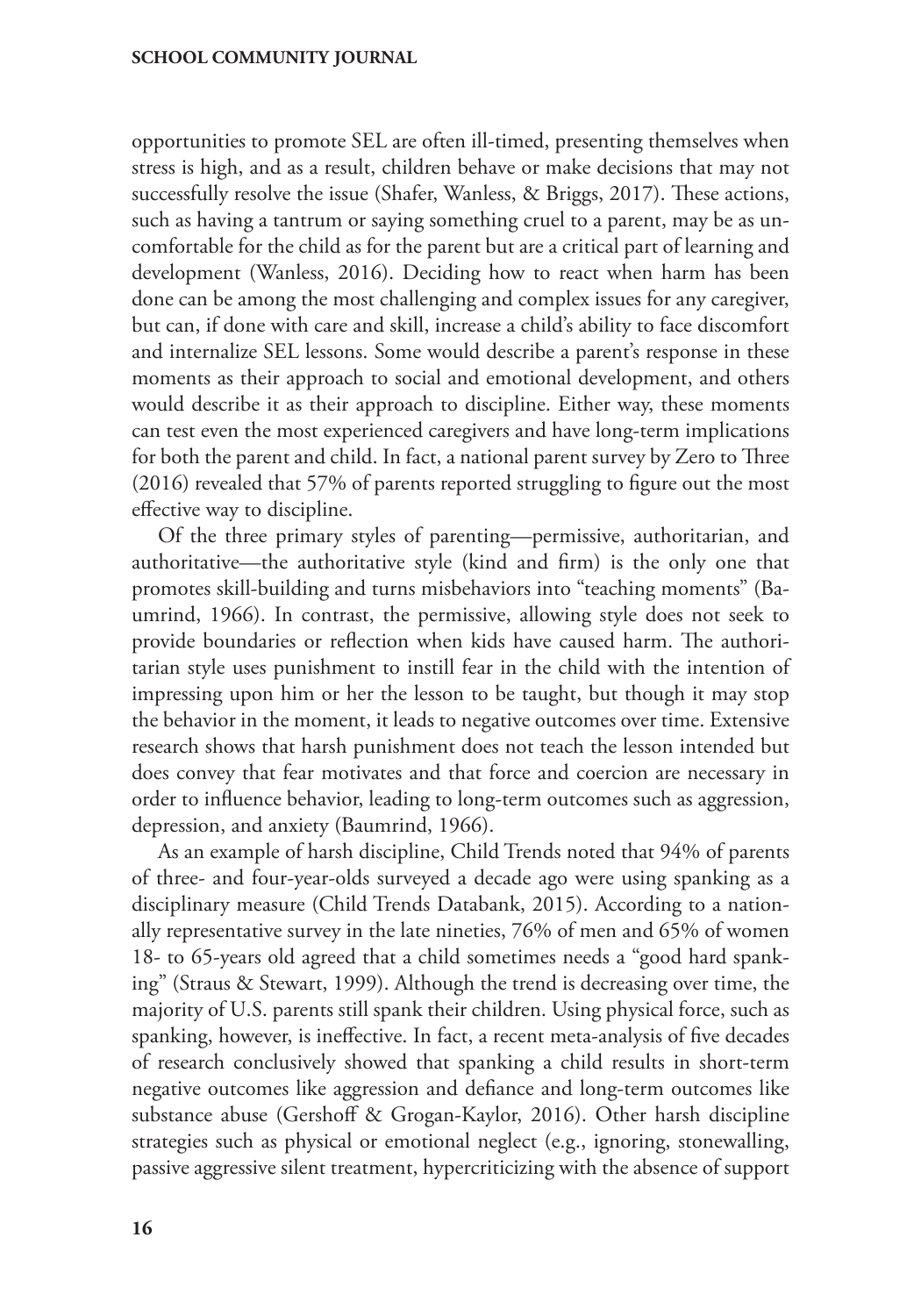and love) result in similar outcomes for children including anxiety, depression, and making dangerously high-risk choices (Gottman, 1997). By offering parents access to resources and information about authoritative parenting practices, which heavily relies on parents' honing their own social and emotional skills, parenting practices could align more closely with the unconditional love that parents feel for their children.

# **Parenting With Competence: Parents' Own Social and Emotional Skills**

The research also indicates that there are important adult well-being outcomes affecting the whole family that are derived from a focus on SEL in home life. A body of research now suggests that parents' confidence in supporting their children's social and emotional development is a more significant factor in parents' long-term physical health and longevity than income level. Although previously poverty was often cited as the culprit of long-term health problems for parents, now the SEL parenting education and support provided to parents supersedes that set of risk factors (Marmot, 2016). Michael Marmot, President of the World Medical Association, claims,

My research, and that of other scientists, points the finger at social and psychological disempowerment, a personal sense of marginalization in society, as a factor with greater effect than lack of money alone. When people feel deprived relative to those around them, stress rises, and then health suffers. Fortunately, the research also indicates that interventions with parents—improving parenting skills, for example—profoundly empowers their children. This, in turn, appears tied to a lifetime of better health. (2016, para. 4)

As has been seen in the school-based SEL literature, adult social and emotional skills may matter for implementing practices that support child SEL (Wanless, Rimm-Kaufman, Abry, Larson, & Patton, 2015). In fact, recent research points to promising interventions that may promote adult social and emotional skills (Rimm-Kaufman, Leis, & Paxton, 2014). There are also clear benefits from enhanced parenting skills in promoting mental health in both parents and their children (Angley, Divney, Magriples, & Kershaw, 2015; Bornstein, 2013). Parents' sense of self-efficacy can serve as a significant protective factor when children face higher risks including experiencing a low socioeconomic status, substance use/abuse, bullying, or school disengagement (Baum & Forehand, 1981; Hawkins, Catalano, & Miller, 1992), and even trauma (Siegel & Hartzell, 2004). Not only does research indicate that there are substantial opportunities for any parent in receiving education and support in improving their physical and mental health outcomes, but also this becomes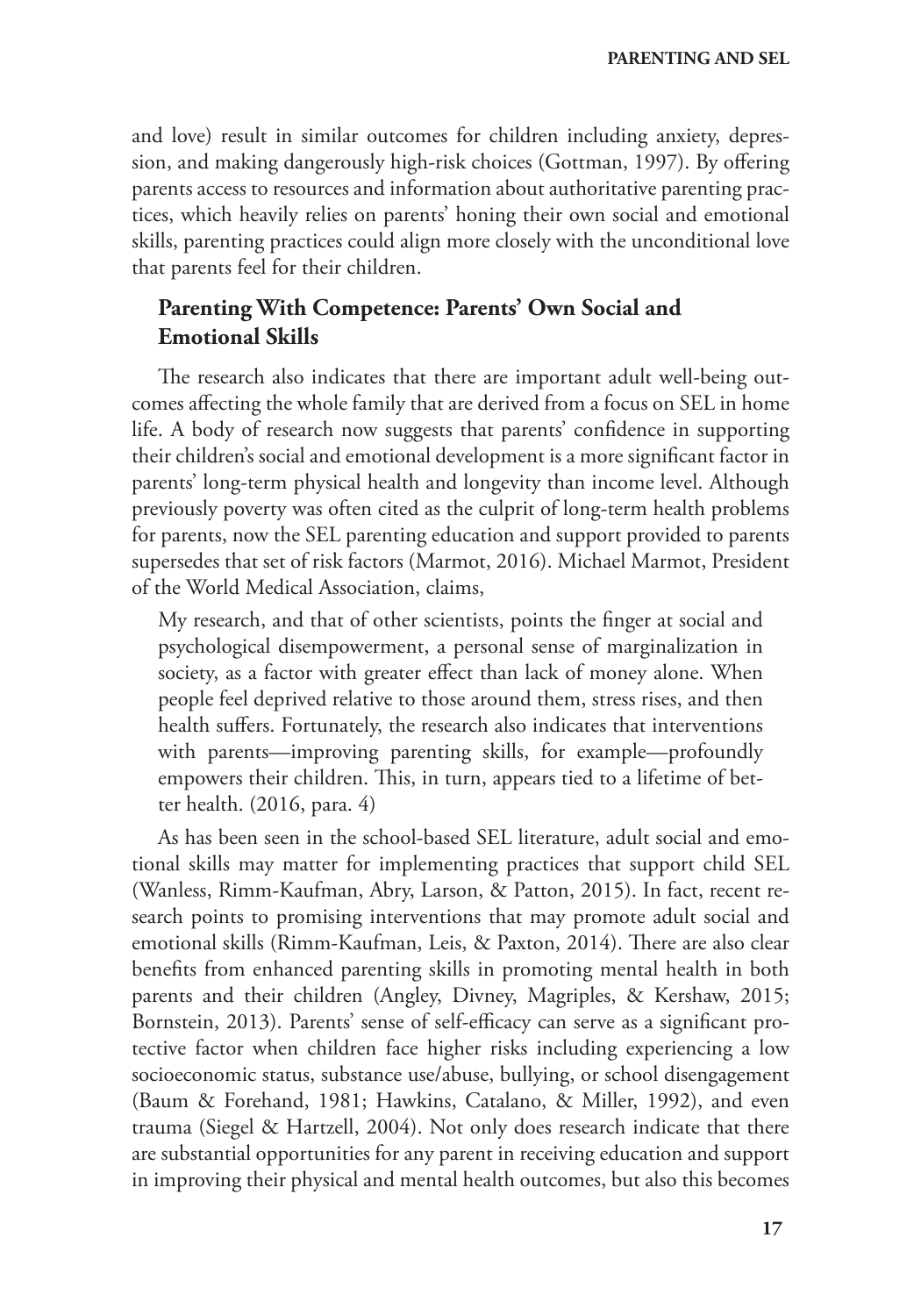a critical consideration when supporting equity in schools and working with families from low-income populations.

In the present study, we examine the overlap between the way parents who are SEL experts think about SEL for their own parenting and their children's development. We also take a close look at the words they use in their home life to consider how parenting and SEL terminology may align. Specifically, we had two research questions: (1) How do parents describe the importance of social and emotional competence in their children's development? (2) How do parents describe the importance of social and emotional competence in their vision of ideal parenting?

## **Methods**

## **Participants**

To get specific information about how parents thought SEL played a role in their daily lives, we sent an online questionnaire to our professional SEL networks. Of the 110 respondents, 96 were parents, and we used that subset for these analyses. Of the 96 parent respondents, 78% reported having a professional role that related to the SEL field. It is important to note, however, that since this questionnaire was initially distributed through our professional networks to colleagues in the SEL field, it is possible that the remaining 22% of parents still either worked in a related field or had a strong interest in SEL. In fact, many who did not report working in an SEL field listed roles—such as afterschool care provider or graduate student researcher—which may have also been related to SEL. Of those parents who reported having a professional role in the SEL field, their roles included 17% researchers, 17% prekindergarten– twelth grade educators, 12% professional development trainers, 8% higher education educators, and the remaining were program developers, directors, school psychologists, and therapists.

Parents in the sample were currently living in the United States and reported having one (27%), two (50%), three (14%), or four (9%) children, with almost half of the sample (49%) not responding to this item. Their children ranged in age from newborn to 2 years (14%), 3 to 5 years (21%), 6 to 12 years (36%), 13 to 15 years (18%), 16 to 18 years (11%), and older (36%).

One limitation to our data collection is the limited demographic information on participants. Although this makes it difficult to determine to whom we can generalize our findings, it is likely that social and emotional experts in our sample may reflect the larger field in the U.S., which is primarily Caucasian. Based on our argument that cultural, racial, and ethnic background plays a large role in understanding parenting, it is important that future studies attend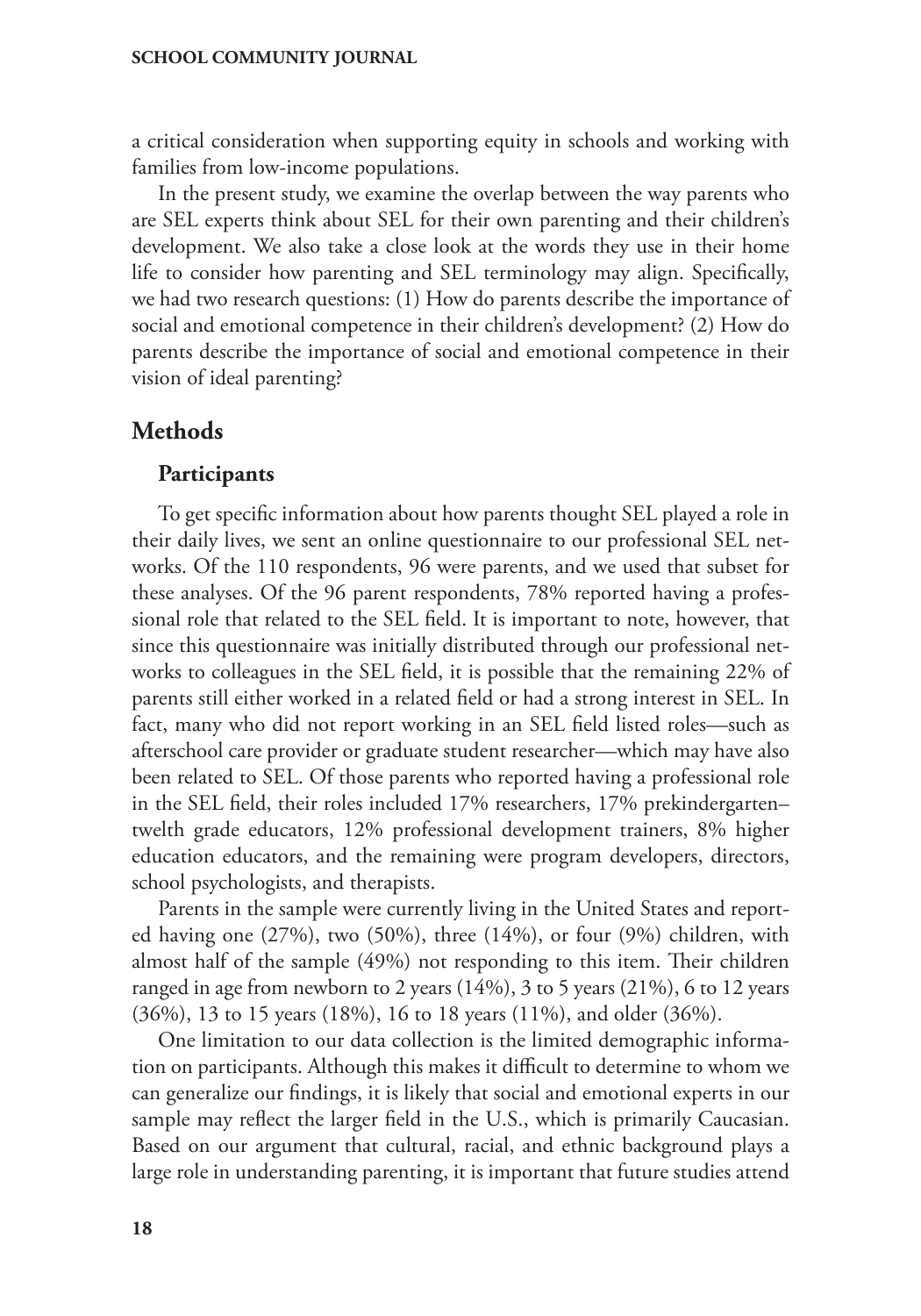more closely to the demographics of participants and implications for interpreting results.

## **Measure**

The questionnaire included six demographic items and 10 items about parenting and SEL. The parenting and SEL items were created for this study based on our research questions. First, to understand how SEL fit with participants' aspirations for their children's development, we asked, "Think about the kind of adult you want your child(ren) to grow up to be. Please list five words that describe this kind of adult." We also asked, "Imagine that it is the end of the school year, and you overhear your child's current teacher talking to your child's future teacher. What five words do you hope they use to describe your child?" Words listed in response to both questions were used to ascertain how central SEL was to parents' goals for their children. For our second research question, we asked three questions, including: "Think about the kind of parent that you would like to be. Please list five words to describe that ideal."; "Think about how your parents raised you. List three aspects of their parenting that you appreciated most."; and "Keep thinking about how your parents raised you. List three aspects of their parenting that you wish could have been different." Finally, to inform our own understanding of the intersection of SEL and parenting, we asked parents which parenting moments have placed a high demand on their social and emotional competence and their child's social and emotional competence, where they seek support for parenting challenges, and how much they think SEL matters for parenting. Responses were read, listed, and grouped, maintaining participants' terminology. Frequencies and alignments with the CASEL terminology were examined.

## **Results and Discussion**

Aligning with previous research, our survey respondents suggested that social and emotional skills were among parents' top priorities for their children to develop and to utilize themselves to be the kind of caregiver they wanted to be (Princeton Survey Research Associates, 2015). In fact, 95% felt that social and emotional skills were "very important" to parenting. Unique to our study, many of those parent respondents are also working as professionals who are contributing to advancing SEL in schools, but only a few said they utilized that professional knowledge in their parenting. Instead, most turned to a friend, spouse, or their mom for parenting advice. Next in popularity, they noted that they turned to blogs, books, articles, and counseling for support. Although it is important to note that this is not a random sample of parents, so these results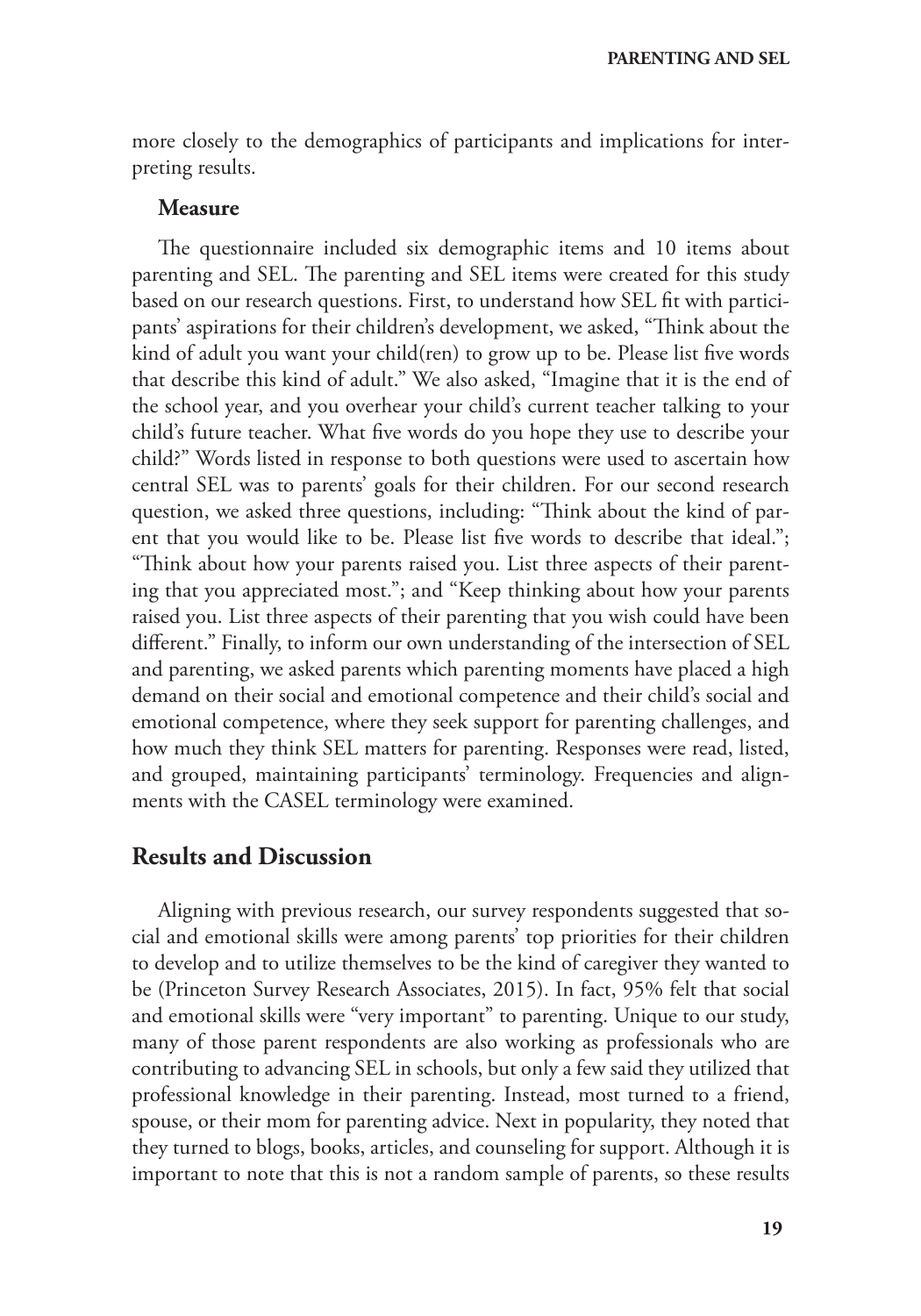do not represent all parents, the findings suggest that even professionals in this field are often not connecting SEL research to their parenting practices.

These findings offer an initial signal that we may need to pay more attention to the ways that social and emotional skills play a role in parenting. They also indicate that the complexities of figuring out how the research and practice of SEL in schools translates into the context of family life may be a barrier for knowledgeable parents in applying SEL practices at home.

Parents clearly believed social and emotional skills were important for their children, but we also wanted to know exactly what that meant to them. Without assuming that CASEL's (2015) framework of the five social and emotional skills would apply to them, we wanted to let their own words surface. So, we asked parents to describe, in general, what kind of adults they hoped their children would grow up to be. They used the following words, listed from most to least frequent, including: happy, caring, kind, loving, confident, independent, empathetic, compassionate, responsible, fulfilled, and resilient. From this list, it is clear that even parents with connections to an SEL-related profession do not use the same terms that many scholars use in the SEL field. A conceptual overlap with CASEL's framework of five core social and emotional skills, however, is evident. *Happy*, the most commonly mentioned descriptor, and *fulfilled* both align with CASEL's first skill: self-awareness. CASEL defines selfawareness as recognizing one's emotions, thoughts, strengths, limitations, and feeling a strong sense of confidence and optimism. Other parent priorities also aligned with CASEL's framework. In fact, their top responses touched on all five of CASEL's categories (see Table 1). Not only do parents seem to prioritize the social and emotional skills that scholars are interested in investigating and promoting in schools, they also seem interested in the same breadth of skills, thus extending our understanding of the essential linkages between parenting and SEL. This alignment, although not exact, may suggest that scholars and parents agree on the skills children require. However, they may not be aware of the alignment because they are using different terminology. Language, a gateway to any cultural knowledge, is important to notice and take into account when these groups try to communicate with one another—or even when a parent tries to take information from their work and apply it to their family. This finding suggests that the discrepancy between scholarly jargon and parent terminology may give the impression of a larger disconnect than is actually present. This is good news because it means that the possibility of drawing on previous SEL research largely conducted in schools is a viable start to informing new directions in SEL and parenting research.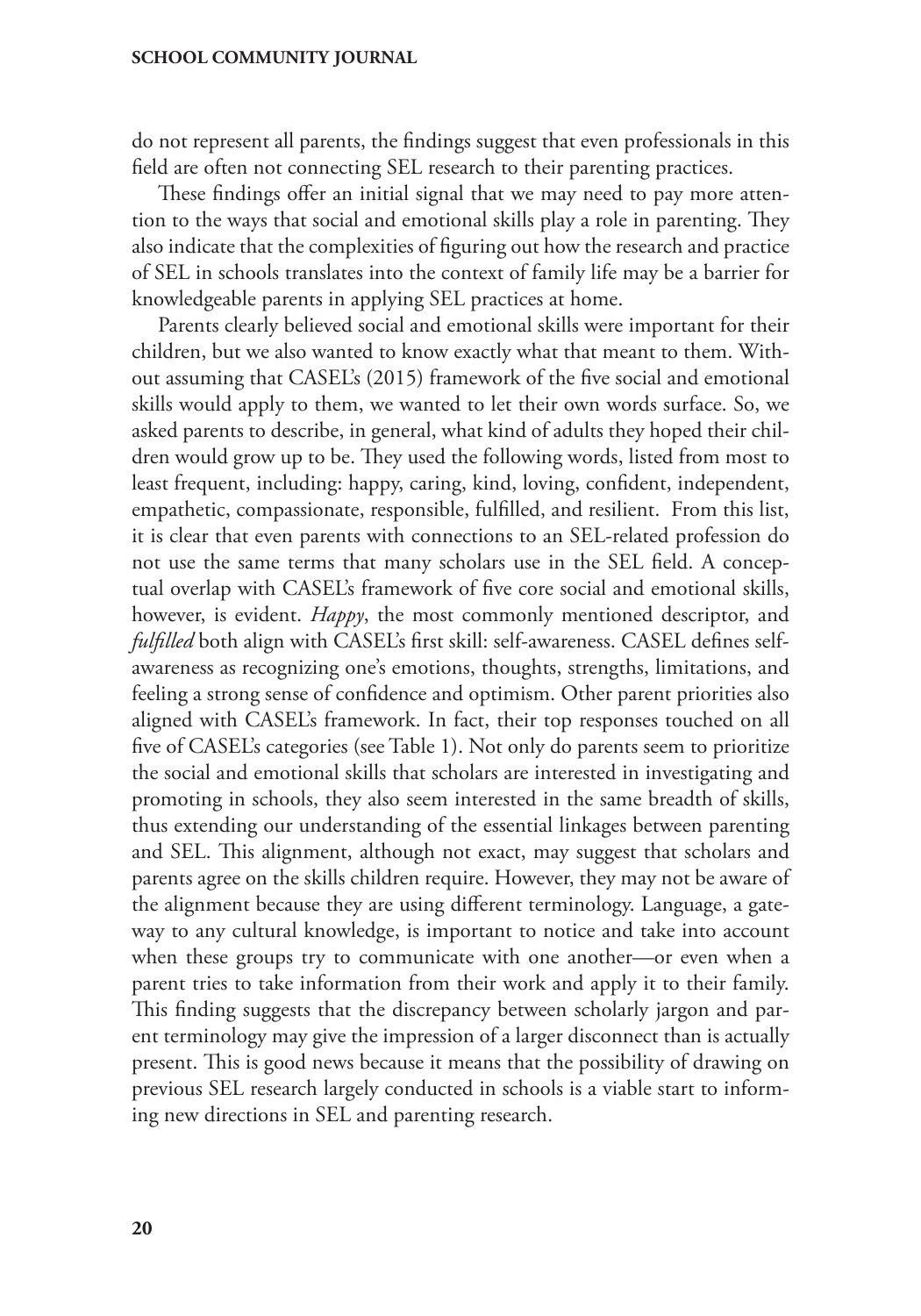Table 1. Alignment Among CASEL's Five Social and Emotional Competencies and Words Parents Use Most Commonly to Describe Their Ideals for Their Children and Their Parenting

| Most common words<br>used by parents to de-<br>scribe their ideals for<br>their children | $\frac{0}{0}$ | <b>CASEL</b> Social<br>and Emotional<br>Competencies | Most common words<br>used by parents to de-<br>scribe their ideals for<br>their parenting | $\frac{0}{0}$ |
|------------------------------------------------------------------------------------------|---------------|------------------------------------------------------|-------------------------------------------------------------------------------------------|---------------|
| Happy, Fulfilled                                                                         | 12            | Self-Awareness                                       | Happy                                                                                     | 4             |
| Confident, Indepen-<br>dent, Resilient                                                   | 27            | Self-Management                                      | Patient, Consistent                                                                       | 17            |
| Empathetic                                                                               | 4             | Social Awareness                                     | Encouraging,<br>Understanding                                                             | 13            |
| Caring, Kind, Loving,<br>Compassionate                                                   | 31            | Relationship<br>Skills                               | Loving, Supportive,<br>Nurturing, Fun, Kind,<br>Caring, Compassionate                     | 40            |
| Responsible                                                                              | 22            | Responsible<br>Decision Making                       | Provider, High<br><b>Expectations</b> , Honest                                            | 18            |
|                                                                                          | $N = 96$      |                                                      |                                                                                           | $N = 92$      |

Not only were CASEL's five social and emotional skills applicable to talking about the kind of adults they hoped their children would become, they were also relevant for describing the parenting practices that participants hoped to espouse. Although they used different words, moms and dads in our sample said they wanted to parent in a way that required a high level of social and emotional competence, extending our understanding of necessary parenting skills found in previous studies (Princeton Survey Research Associates, 2015). We asked those surveyed to describe the types of parents they wanted to be and aspects of their own parents' parenting that they felt were assets. When looking at these responses together to determine parents' descriptors of ideal parenting, some common words (listed from most to least frequently mentioned) included: loving, supportive, patient, consistent, nurturing, fun, encouraging, kind, provider, caring, having high expectations, honest, compassionate, understanding, and happy. *Loving* was by far the most commonly mentioned response, and we see this as relating to CASEL's relationship skills which they define as being able to maintain and grow healthy relationships with many types of people, including dealing with challenges in those relationships that are likely to occur. It was noteworthy, as in their desires for their children, parents' descriptions of ideal parenting had substantial overlap with all five of CASEL's social and emotional skills. In both instances, parents seemed to highly value relationship skills for their children and for themselves. This points to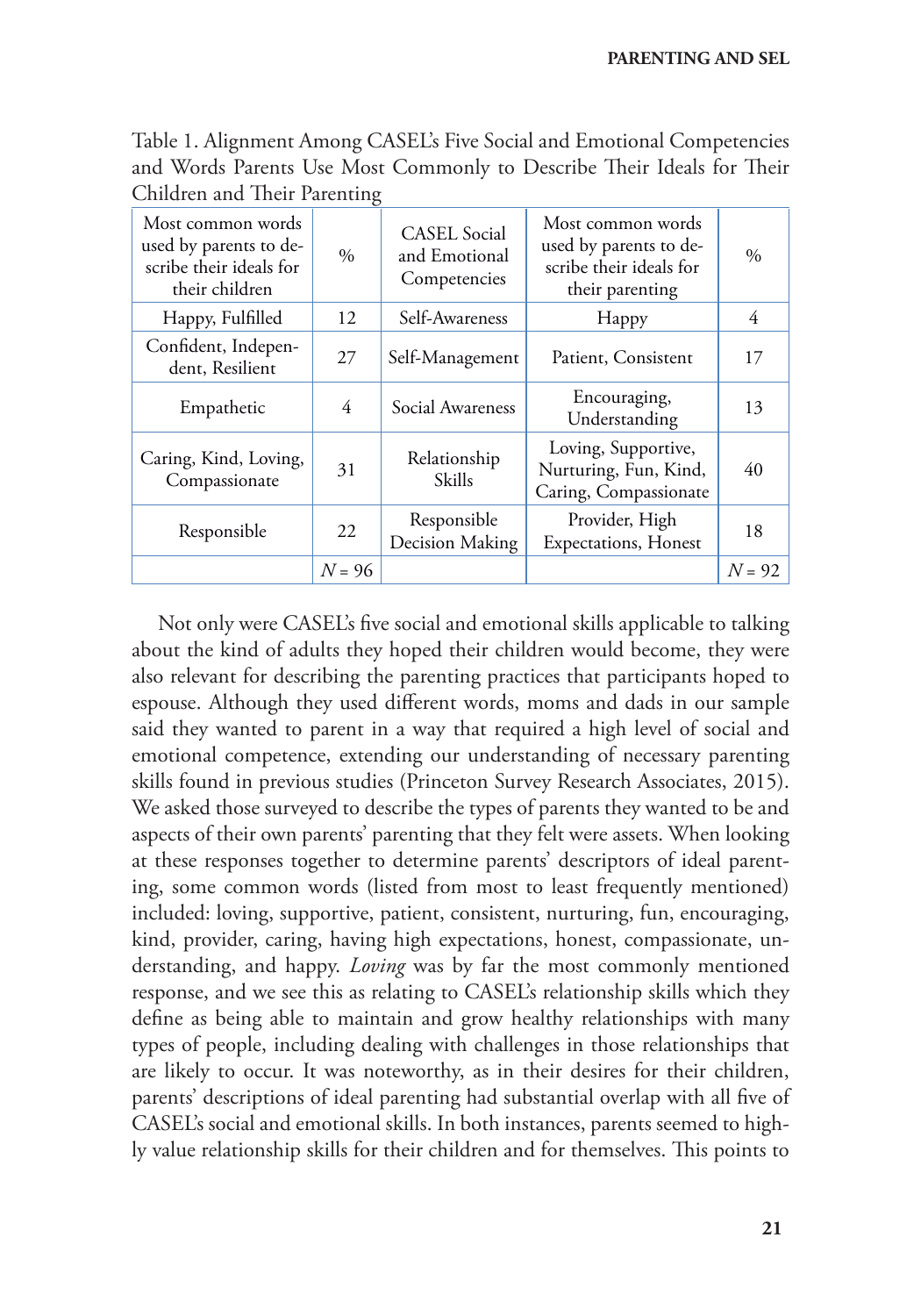a call for a greater focus on research, training, and support across all five skill areas with a particular emphasis on relationship skills.

Although not all parents may aim to act in the same ways, there were many parenting moments described by our participants that necessitated social and emotional skills and may represent times that parents need support to reach their parenting goals. Again, these moments crossed the entire range of CA-SEL's five social and emotional skills, enabling us to extend the traditionally school-based model to our understanding of parenting practices. The survey respondents provided examples of parenting moments that they viewed as challenges. Those challenges ranged from managing a tired and upset toddler to responding to a school-age son who was caught lying to dealing with unhealthy weight perceptions and habits with a teenage daughter. Often, these issues involved promoting a social and emotional skill (or skills) in a child, such as self-awareness and self-management with the overwrought toddler. Simultaneously, those challenges required social and emotional skills of the parent in order to manage the situation, such as self-management (e.g., to control anger and show patience), relationships skills (e.g., communicating with the child in ways to help him understand that lying is destructive) and responsible decision-making (e.g., figuring out how to teach the lesson that trust is essential in a relationship). As we move forward in thinking about how to use the SEL knowledge base to support parents, there are certain parenting moments that seem prime for helping parents to promote social and emotional skills in their children. Across these moments, it is clear that when parents return to calm and have the chance to reflect on their most challenging times, they can respond to their children in ways that teach fundamental social and emotional skills in authentic circumstances.

As we read through parents' challenging moments, it became clear that although parents listed relationship skills most often in their descriptions of ideal parenting, their challenges around responsible decision-making, in particular, were much more complex than what we often see in the school-based literature on SEL. The specific challenge examples parents provided revealed a much larger set of responsibilities (compared with teachers) to convey values, beliefs, and morals to their children across an ever-changing developmental landscape, providing guidance for the multiple settings and relationships children encounter in addition to home life. Their children face very different decisions from infancy, toddlerhood, preschool, middle childhood, adolescence, and then emerging adulthood, all with unique developmental complexities and challenges. Unlike teachers, parents are present for that entire developmental pathway and need to be ready to navigate those changes and complications with their children, while dealing with their own feelings around change, loss,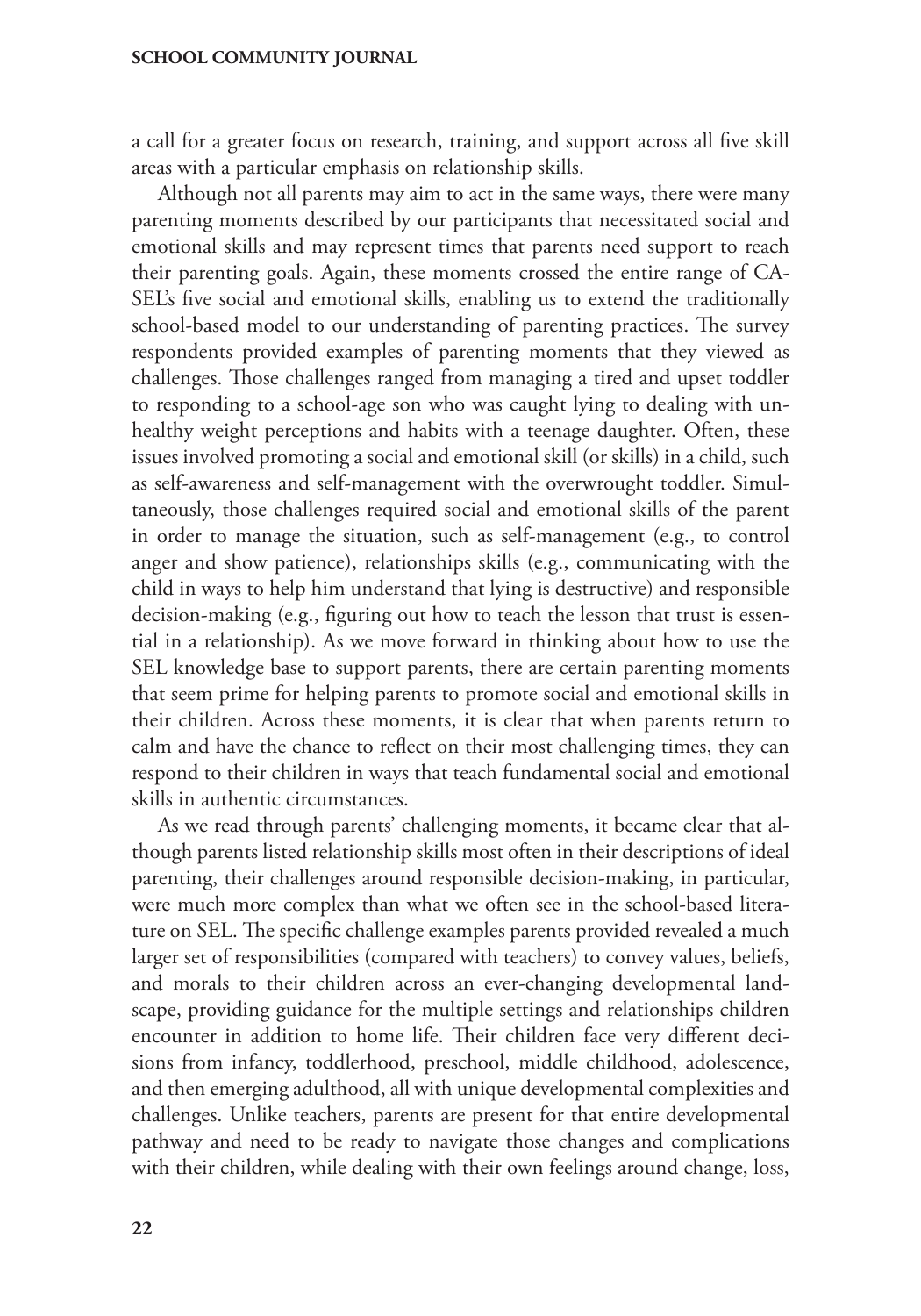and identity. Those varied complexities may offer areas in advancing the field of SEL in parenting that will require further attention in research, training, and support.

Additionally, we asked respondents to consider specific day-to-day moments in which they felt they were able to—in some way, however small—promote or facilitate their children's social and emotional development. The responses we received were widely diverse and highlighted at least one of each of the five social and emotional competencies. Whether it was guiding a child to deep breathing and calming down when upset, recognizing the positive contributions a child makes to family life, or facilitating problem-solving instead of providing solutions, parents articulated the everyday, mundane moments of life in their roles and how they could see that their words or actions were promoting social and emotional skills. The range of examples provided reinforce the notion that there can be numerous chances in any given day to advance a child's social and emotional skill-building if parents become aware of those opportune times and seize them.

# **Next Steps in Leveraging Existing SEL Research to Support Parents**

Social and emotional skills clearly matter in raising children. In our survey, however, 93% of respondents thought parents needed "a fair amount" or "a lot more" support than they were currently getting to learn social and emotional skills. So, what kinds of supports are needed in order for parents to define a new path based on their values and in alignment with building a social and emotional skill set? The field of SEL includes a growing body of literature on human change, organizational change, and implementation science that has led to many lessons about how to best support teachers and schools that are developing their SEL competence and strategies (Jennings & Greenberg, 2009). As we move forward in supporting parents, it may also be useful to draw from the SEL literature to consider how to best offer supports, coaching, assistance, and modeling that will help parents with this transformation. Parenting is a deeply personal experience, as is (but perhaps even more so than) teaching, that integrates the heart and head. Any supports for parents must include a sensitivity to the highly personal nature of change and the variable ways that families can create positive environments for their children to develop. Further research on SEL in diverse family settings is needed to test the bounds of lessons from SEL research in schools when applied at home.

Our survey findings raise a number of questions for parents, researchers, and practitioners. Considering these as described below may help the field focus on critical issues for advancing understanding of the essential connections between parenting and SEL.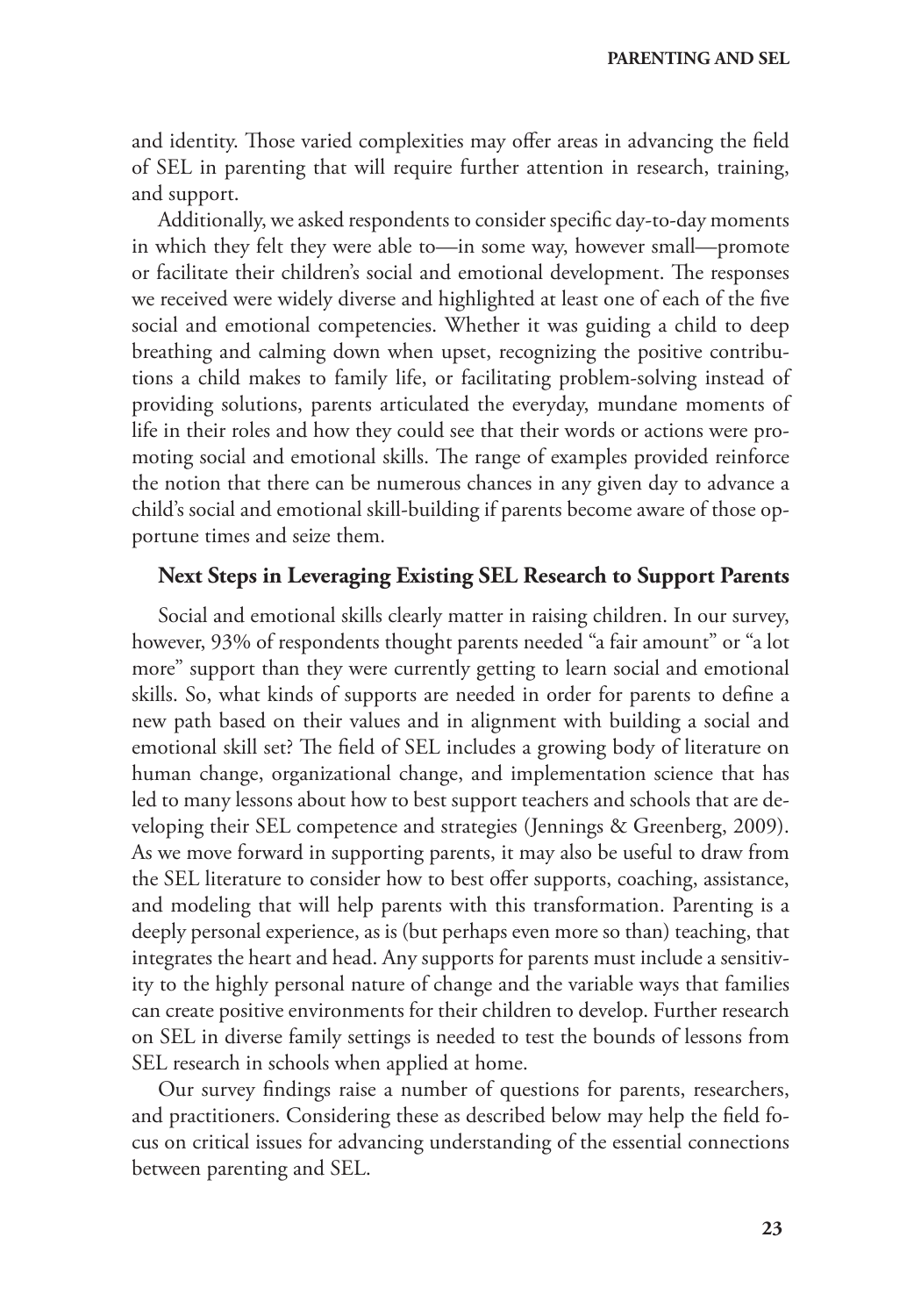# *Bridging Fields*

Our findings raise the following questions and point to the following areas as ripe and ready for further investigation and development:

- How can those advancing the research and practice of SEL bring their knowledge and findings from schools to support parents, while recognizing the unique aspects of parenting and using relatable terms?
- How can new communication channels be developed that link parents and SEL experts?
- How do SEL researchers and practitioners who are interested in supporting parents reach parenting educators to share knowledge?
- How can we better understand the extent to which parent–teacher or parent–school relationships include social and emotional topics, such as whether a child is feeling safe and cared for at school or whether a child feels he is capable of achieving the learning goals set for him?
- How can we use the support of children's social and emotional development as the common ground and shared knowledge from which to build deeper collaborations between school, family, and community partners?

# *Appreciating the Diversity of Parenting Approaches*

After our review of the cross-cultural literature on parenting and connections with social and emotional learning, there is much to learn and explore moving forward:

- How can SEL researchers and practitioners learn from the diverse range of rich cultural backgrounds of parents to inform how we support parents and, in turn, use that information to better support the diverse range of teachers and classrooms?
- Rather than conceptualizing one model of best practice and adapting it to local contexts (as is often the model in school-based SEL), how can we honor the many different ways to embody "best practices" in parenting?

# *Supporting Parents in the Process of Human Change*

If indeed this investigation is a call to action to the fields of school-based social and emotional learning and family science, then the following questions are paramount in understanding how to translate research to practice:

- What resources and supports can be developed to reach a wide range of parents in developing their own social and emotional competencies?
- Pattern or habit changes in parenting (or any human behavior) can be difficult and uncomfortable. With that in mind, (a) how can we raise awareness of the need for SEL for both children and parents, and (b) how do we help them engage in the potentially uncomfortable process of developing new skills?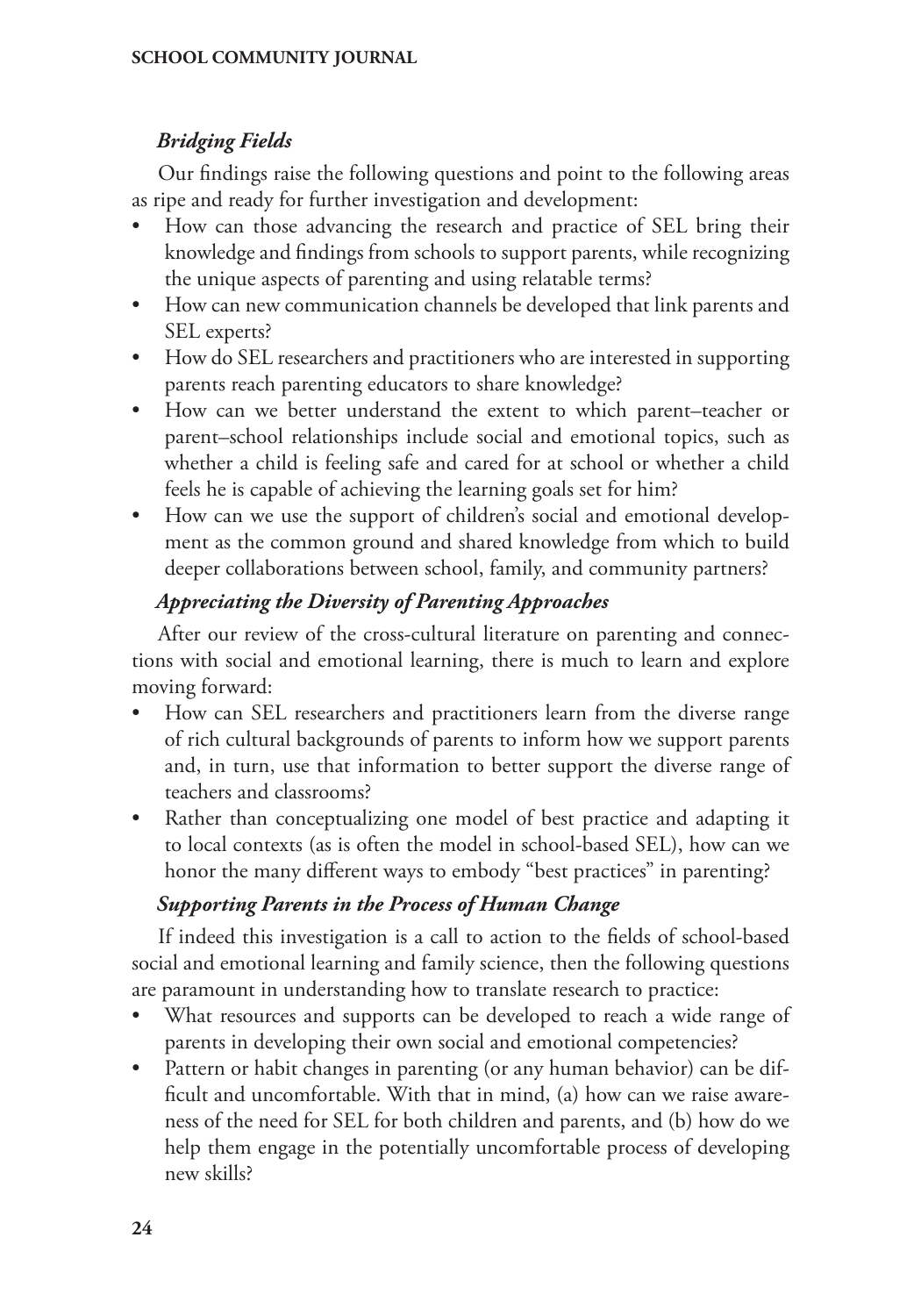In conclusion, there is a significant need and opportunity for improving supports for parents by building upon the well-established body of research and practice in the field of SEL. This was evident in data collected from parents with a connection to an SEL-related profession, and thus must be even more so for other parents. Improving these supports will require contributions from all partners including funders creating new streams of resources to allow for lines of inquiry into this issue. By describing the connections between existing SEL terminology and parent voices, we aim to provide a call to action to instigate further dialogue, asking questions and investigating how we can bridge the gap between our knowledge of SEL in schools and the world of parenting. With this survey and exploration of the need for SEL in parenting, it has become clear that there are numerous connections yet to be made between our parenting, our hearts and passions for our children and our professions, and our minds devoted to education and research.

## **References**

- Ainsworth, M. D. S., Blehar, M. C., Waters, E., & Wall, S. (1978). *Patterns of attachment.*  Hillsdale, NJ: Lawrence Erlbaum.
- Albright, M. I., & Weissberg, R. P. (2010). School–family partnerships to promote social and emotional learning. In S. L. Christensen & A. L. Reschley (Eds.), *The handbook of school– family partnerships for promoting student competence* (pp. 246–265). New York, NY: Routledge/Taylor & Francis Group.
- Angley, M., Divney, A., Magriples, U., & Kershaw, T. (2015, January 19). Social support, family functioning, and parenting competence in adolescent parents. *Maternal Child Health*, *1*, 67–73.
- Baum, C. G., & Forehand, R. (1981). Long-term follow-up assessment of parent training by use of multiple outcome measures. *Behavioral Therapy*, *12*, 643–652.
- Baumrind, D. (1966). Effects of authoritative parental control on child behavior. *Child Development*, *37*(4), 887–907.
- Borba, M. (2016). *Unselfie: Why empathetic kids succeed in our all-about-me world*. New York, NY: Simon & Schuster.
- Bornstein, M. (2013). Parenting and child mental health: A cross-cultural perspective. *World Psychiatry, Mental Health Review, 12*(3), 258–265.
- Cauce, A. M. (2008). Parenting, culture, and context: Reflections on excavating culture. *Applied Developmental Science, 12*(4), 227–229.
- Chao, R. K. (1994). Beyond parental control and authoritarian parenting style: Understanding Chinese parenting through the cultural notion of training. *Child Development, 65*(4), 1111–1119.
- Child Trends Databank. (2015). *Attitudes toward spanking*. Retrieved from [https://www.child](https://www.childtrends.org/?indicators=attitudes-toward-spanking)[trends.org/?indicators=attitudes-toward-spanking](https://www.childtrends.org/?indicators=attitudes-toward-spanking)
- Coll, C. G., & Pachter, L. E. (2002). Ethnic and minority parenting. In M. H. Bornstein (Ed.), *Handbook of parenting, Vol. 4, Social conditions and applied parenting* (pp. 1–20). Mahwah, NJ: Lawrence Erlbaum.
- Collaborative for Academic, Social, and Emotional Learning (CASEL). (n.d.). *Core SEL competencies.* Retrieved from<https://casel.org/core-competencies/>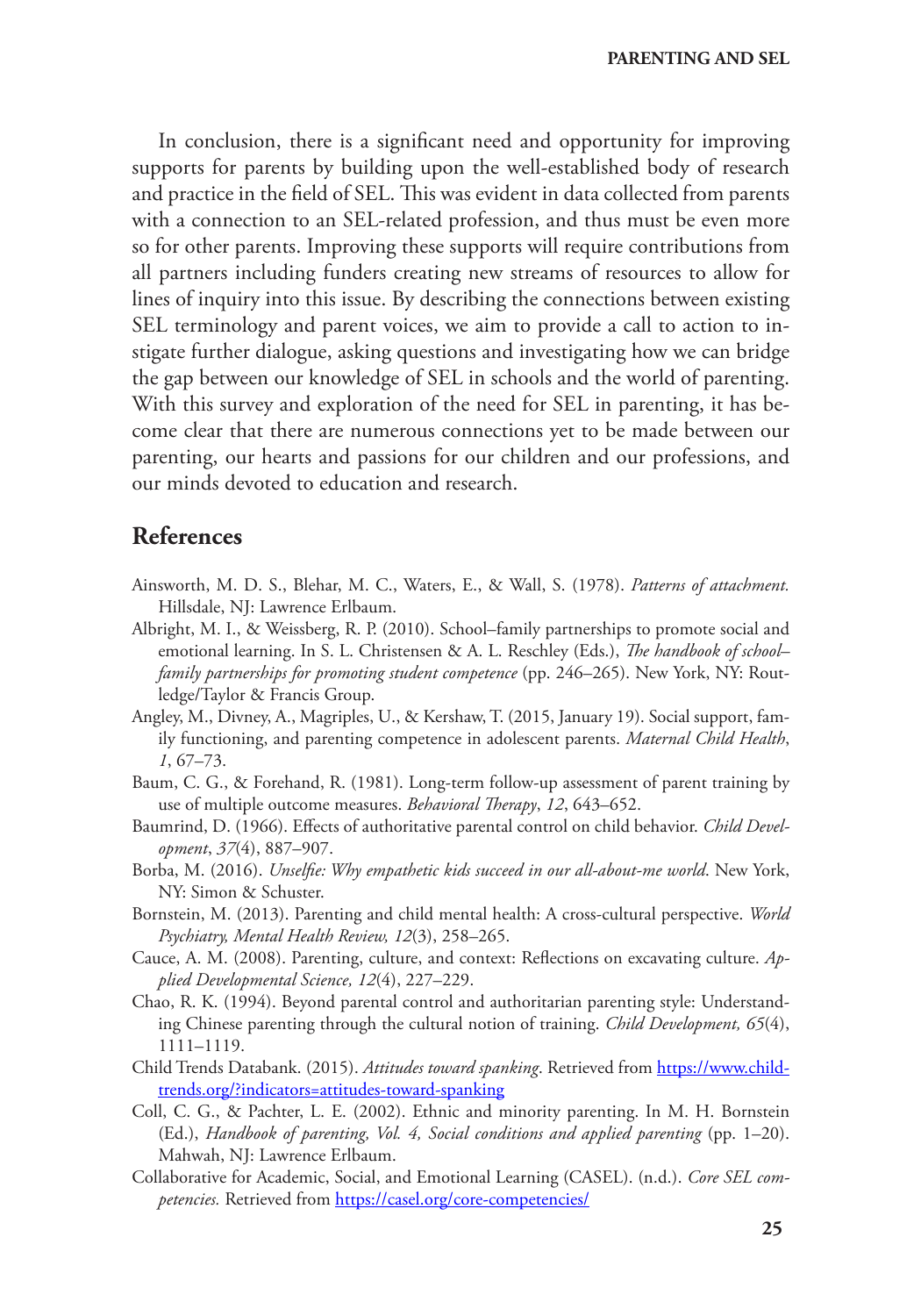- Collaborative for Academic, Social, and Emotional Learning (CASEL). (2015). *2015 CASEL guide: Effective social and emotional learning programs—Middle and high school edition*. Chicago, IL: Author.
- Durlak, J. A., Domitrovich, C. E., Weissberg, R. P., & Gullotta, T. P. (Eds.). (2015). *Handbook of social and emotional learning: Research and practice*. New York, NY: Guilford Press.
- Forgatch, M. S., & Patterson, G. R. (2010). Parent Management Training–Oregon Model: An intervention for antisocial behavior in children and adolescents. In J. R. Weisz & A. E. Kazdin (Eds.), *Evidence-based psychotherapies for children and adolescents* (pp. 159–177). New York, NY: Guilford Press.
- Furlong, A. (2013). *Youth studies: An introduction*. New York, NY: Routledge
- Gershoff, E. T., & Grogan-Kaylor, A. (2016). Spanking and child outcomes: Old controversies and new meta-analyses. *Journal of Family Psychology, 30*(4), 453–469. doi[:10.1037/](http://dx.doi.org/10.1037/fam0000191) [fam0000191](http://dx.doi.org/10.1037/fam0000191)
- Gottman, J. (with Declaire, J.). (1997). *Raising an emotionally intelligent child. The heart of parenting.* New York, NY: Simon & Schuster.
- Hall, G. E., & Hord, S. M. (2001). *Implementing change: Patterns, principles, and potholes.*  Needham Heights, MA: Allyn & Bacon.
- Hart Research Associates. (2017). *Parents 2017: Unleashing their power and potential*. New York, NY: Learning Heroes.
- Hawkins, J. D., Catalano, R. F., & Miller, J. Y. (1992). Risk and protective factors for alcohol and other drug problems in adolescence and early adulthood: Implications for substance abuse prevention. *American Psychological Association Psychological Bulletin*, *112*(1), 64–105.
- Hill, N. E., & Tyson, N. E. (2008). Excavating culture: Ethnicity and context as predictors of parenting behavior. *Applied Developmental Science, 12*(4), 188–197.
- Huynh-Nhu, L., Ceballo, R., Chao, R., Hill, N. E., McBride Murry, V., & Pinderhughes, E. E. (2008). Excavating culture: Disentangling ethnic differences from contextual influences in parenting. *Applied Developmental Science*, *12*(4), 163–175.
- Jennings, P. A., & Greenberg, M. T. (2009). The prosocial classroom: Teacher social and emotional competence in relation to student and classroom outcomes. *Review of Educational Research, 79*(1), 491–525.
- Klang, L., Glatz, T., & Buchanan, C. M. (2016, November 11). Acculturation conflict, cultural parenting self-efficacy, and perceived parenting competence in Asian American and Latino/a families. *Family Process*.
- Loeber, R., & Dishion, T. (1983). Early predictors of male delinquency: A review. *Psychological Bulletin, 94*, 68–99.
- Marmot, M. (2016, March 1). Better parenting skills may break the poverty–disease connection. *Scientific American*. Retrieved from [https://www.scientificamerican.com/article/](https://www.scientificamerican.com/article/better-parenting-skills-may-break-the-poverty-disease-connection/) [better-parenting-skills-may-break-the-poverty-disease-connection/](https://www.scientificamerican.com/article/better-parenting-skills-may-break-the-poverty-disease-connection/)
- McGilloway, S., Ni Mhaille, G., Bywater, T., Furlong, M., Leckey, Y., Kelly, P.,…Donnelly, M. (2012). A parenting intervention for childhood behavioral problems: A randomized controlled trial in disadvantaged community-based settings. *Journal of Consulting and Clinical Psychology, 80*(1), 116–127.
- Miller, J. S. (2015, June 15). Parenting with social and emotional learning. *The Huffington Post Education Smart Parents Series*. Retrieved from [https://www.huffingtonpost.com/smart](https://www.huffingtonpost.com/smart-parents/the-power-of-parenting-wi_b_7071208.html)[parents/the-power-of-parenting-wi\\_b\\_7071208.html](https://www.huffingtonpost.com/smart-parents/the-power-of-parenting-wi_b_7071208.html)
- Miller, J. S. (2017). Feedback that matters: Using self-assessments to connect parents to children's learning in school. In *Building powerful learning environments from schools to communities* (pp. 138–140). Lanham, MD: Rowman & Littlefield.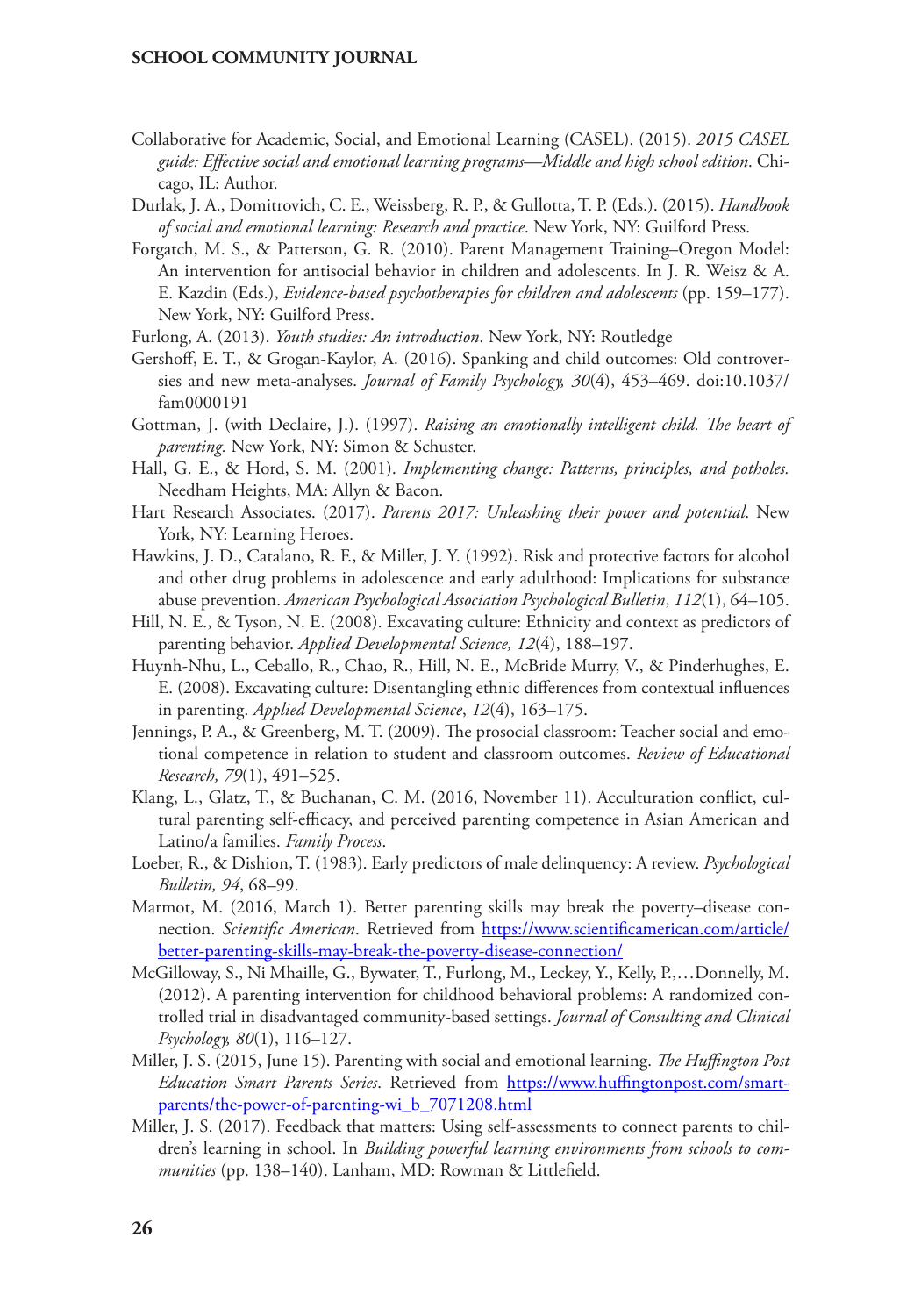- Moffitt, T. E., Arseneault, L., Belsky, D., Dickson, N., Hancox, R. J., Harrington, H.,…Caspi, A. (2010). A gradient of childhood self-control predicts health, wealth, and public safety. *Proceedings of the National Academy of Sciences*, *108*(7), 2693–2698.
- Mowder, B. A., Rubinson, F., & Yasik, A. E. (2009). *Evidence-based practice in infant and early childhood psychology*. Hoboken, NJ: Wiley.

Patterson, G. R. (1982). *Coercive family process*. Eugene, OR: Castalia.

- Princeton Survey Research Associates International. (2015). *State of parenting poll.* New York, NY: NBC News Education Nation.
- Rimm-Kaufman, S. E., Leis, M., & Paxton, C. (2014). *Innovating together to improve the adult community in schools: Results from a two-year study of the initial implementation of Leading*  Together. Retrieved from http://www.couragerenewal.org/PDFs/UVA\_LeadingTogether July 11 2014 Final Full Report.pdf
- Roeser, R. W., Schonert-Reichl, K. A., Jha, A., Cullen, M., Wallace, L., Wilensky, R.,…Harrison, J. (2013). Mindfulness training and reductions in teacher stress and burnout: Results from two randomized, waitlist-control field trials. *Journal of Educational Psychology, 105*(3), 787–804.
- Rushton, J. P. (1975). Generosity in children: Immediate and long-term effects of modeling, preaching, and moral judgment. *Journal of Personality and Social Psychology, 31*(3), 459–466.
- Sanders, M. R., Kirby, J. N., Tellegen, C. L., & Day, J. J. (2014). The Triple P–Positive Parenting Program: A systematic review and meta-analysis of a multi-level system of parenting support. *Clinical Psychology Review*, *34*(4), 337–357.
- Sanders, M. R., & Woolley, M. (2005). The relationship between maternal self-efficacy and parenting practices: Implications for parent training. *Child: Care, Health, and Development, 31*(1), 65–73.
- Shafer, A. E., Wanless, S. B., & Briggs, J. O. (2017, April). *Toddler teachers' responses to emotional and cognitive tantrums and relations to successful resolution*. Paper presented at the annual meeting of the American Education Research Association, San Antonio, TX.
- Siegel, D. J., & Hartzell, M. (2004). *Parenting from the inside out: How a deeper self-understanding can help you raise children who thrive.* New York, NY: Tarcher, Penguin Group.
- Simmons, D. (2017, June 7). Is social–emotional learning really going to work for students of color? Education Week. Retrieved from [https://www.edweek.org/tm/articles/2017/06/07/](https://www.edweek.org/tm/articles/2017/06/07/we-need-to-redefine-social-emotional-learning-for.html) [we-need-to-redefine-social-emotional-learning-for.html](https://www.edweek.org/tm/articles/2017/06/07/we-need-to-redefine-social-emotional-learning-for.html)
- Straus, M. A., & Stewart, J. H. (1999). Corporal punishment by American parents: National data on prevalence, chronicity, severity, and duration, in relation to child and family characteristics. *Clinical Child and Family Psychology Review, 2*, 55–70.
- Tolan, P. H., & Zelli, A. (1996). The relation of family functioning to violence among innercity minority youths. J*ournal of Family Psychology, 10*(2), 115–129.
- Wanless, S. B. (2016). The role of psychological safety in human development. *Research in Human Development*, *13*(1), 6–14.
- Wanless, S. B., Kim, K. H., Zhang, C., Degol, J. L., Chen, J. L., & Chen, F. M. (2016). Trajectories of behavioral regulation for Taiwanese children from 3.5 to 6 years and relations to math and vocabulary outcomes. *Early Childhood Research Quarterly, 34*(1), 104–114.
- Wanless, S. B., Rimm-Kaufman, S. E., Abry, T., Larsen, R. A., & Patton, C. L. (2015). Engagement in training as a mechanism to understanding fidelity of implementation of the responsive classroom approach. *Prevention Science, 16*(8), 1107–1116.
- Weissberg, R. P., Barton, H. A., & Shriver, T. P. (1997). The social-competence promotion program for young adolescents. In G. W. Albee & T. P. Gullota (Eds.), *Primary prevention exemplars: The Lela Rowland Awards* (pp. 268–290). Thousand Oaks, CA: Sage.